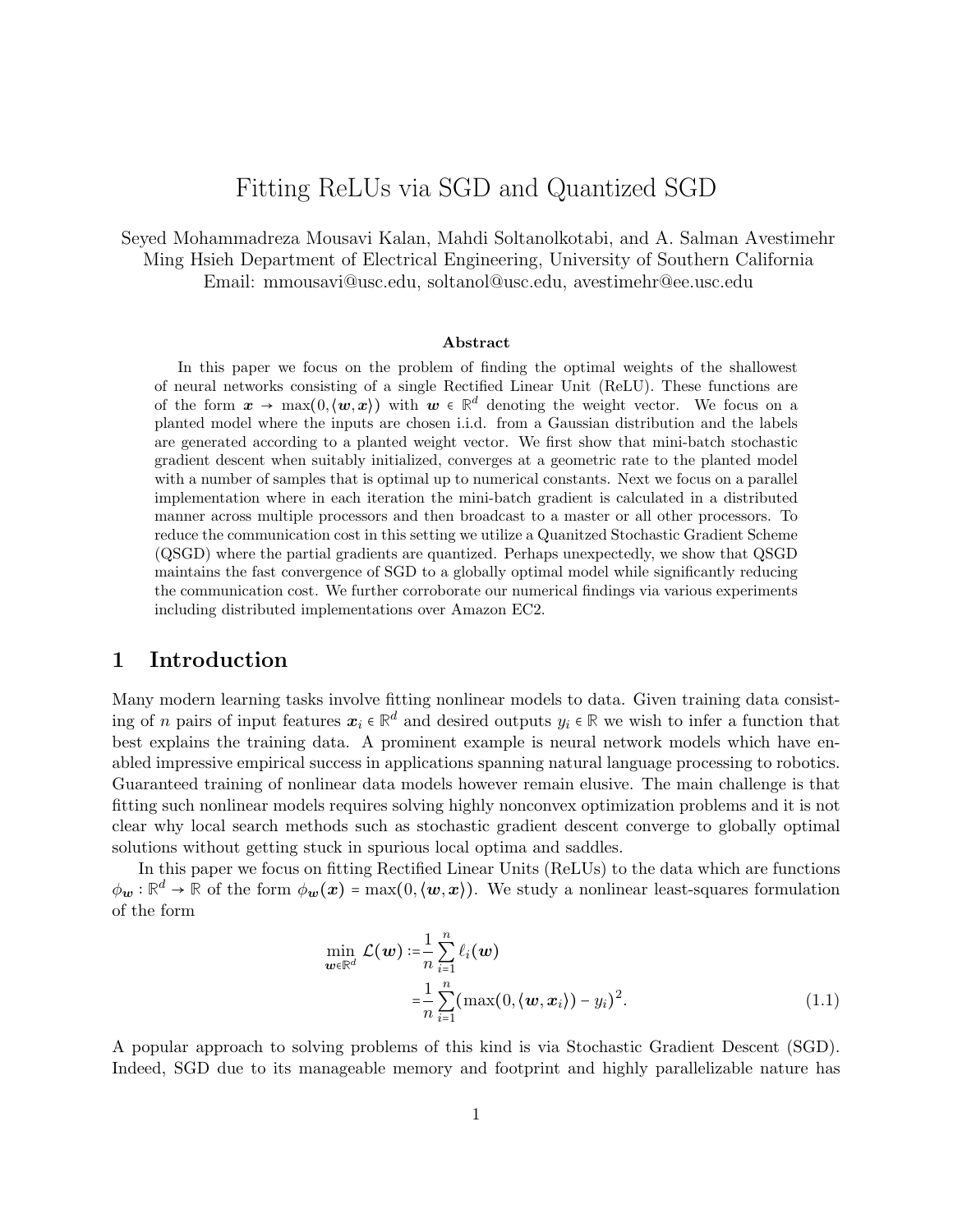become a mainstay of modern learning systems. Despite its wide use however, due to the nonconvex nature of the loss it is completely unclear why SGD converges to a globally optimal model. Fitting ReLUs via SGD poses new challenges: When are the iterates able to converge to global optima? How many samples are required? What is the convergence rate and is it possible to insure a fast, geometric rate of convergence? How do the answers to above change based on the mini-batch size?

Yet, another challenge that arises when implementing SGD in a distributed framework is the high communication overhead required for transferring gradient updates between processors. A recent remedy is the use of quantized gradient updates such as Quantized SGD (QSGD) to reduce communication overhead. However, there is little understanding of how such quantization schemes perform on nonlinear learning tasks. Do quantized updates converge to the same solution as unquantized variants? If so, how is the convergence rate affected? How many quantization levels or bits are required to achieve good accuracy?

In this paper we wish to address the above challenges. Our main contributions are as follows:

- We study the problem of fitting ReLUs and show that SGD converges at a fast linear rate to a globally optimal solution. This holds with a near minimal number of data observations. We also characterize the convergence rate as a function of the SGD mini-batch sizes.
- We show that the QSGD approach of [\[1\]](#page-14-0) also converges at a linear rate to a globally optimal solutions. This holds even when the number of quantization levels grows only Logarithmically in problem dimension. We also characterize the various tradeoffs between communication and computational resources when using such low-precision algorithms.
- We provide experimental results corroborating our theoretical findings.

## 2 Algorithms: SGD and QSGD

In this section we discuss the details of the algorithms we plan to study. We begin by discussing the specifics of the SGD iterates we will use. We then discuss how to use quantization techniques in order to reduce the communication overhead in a distributed implementation.

#### 2.1 Stochastic Gradient Descent (SGD) for fitting ReLUs

To solve the optimization problem [\(1.1\)](#page-0-0) we use a mini-batch SGD scheme. While, the loss function [\(1.1\)](#page-0-0) is not differentiable, one can still use an update akin to SGD by defining a generalized notion of gradients for non-differentiable points as a limit of gradients of points converging to the non-differentiable point [\[2\]](#page-15-0). Then, in each iteration we sample the indices  $i_t^{(1)}, i_t^{(2)}, ..., i_t^{(m)}$  uniformly with replacement from  $\{1, 2, \ldots, n\}$  and apply updates of the form

<span id="page-1-0"></span>
$$
\boldsymbol{w}_{t+1} = \boldsymbol{w}_t - \eta \cdot \frac{1}{m} \sum_{j=1}^{m} \nabla \ell_{i_t^{(j)}}(\boldsymbol{w}_t). \tag{2.1}
$$

<span id="page-1-1"></span>Here,  $\nabla \ell_i$  denotes the generalized gradient of the loss  $\ell_i$  and is equal to

$$
\nabla \ell_i(\boldsymbol{w}) = 2\big(\text{ReLU}\left(\langle \boldsymbol{w}, \boldsymbol{x}_i \rangle\right) - y_i\big)\big(1 + \text{sgn}(\langle \boldsymbol{w}, \boldsymbol{x}_i \rangle)\big)\boldsymbol{x}_i.
$$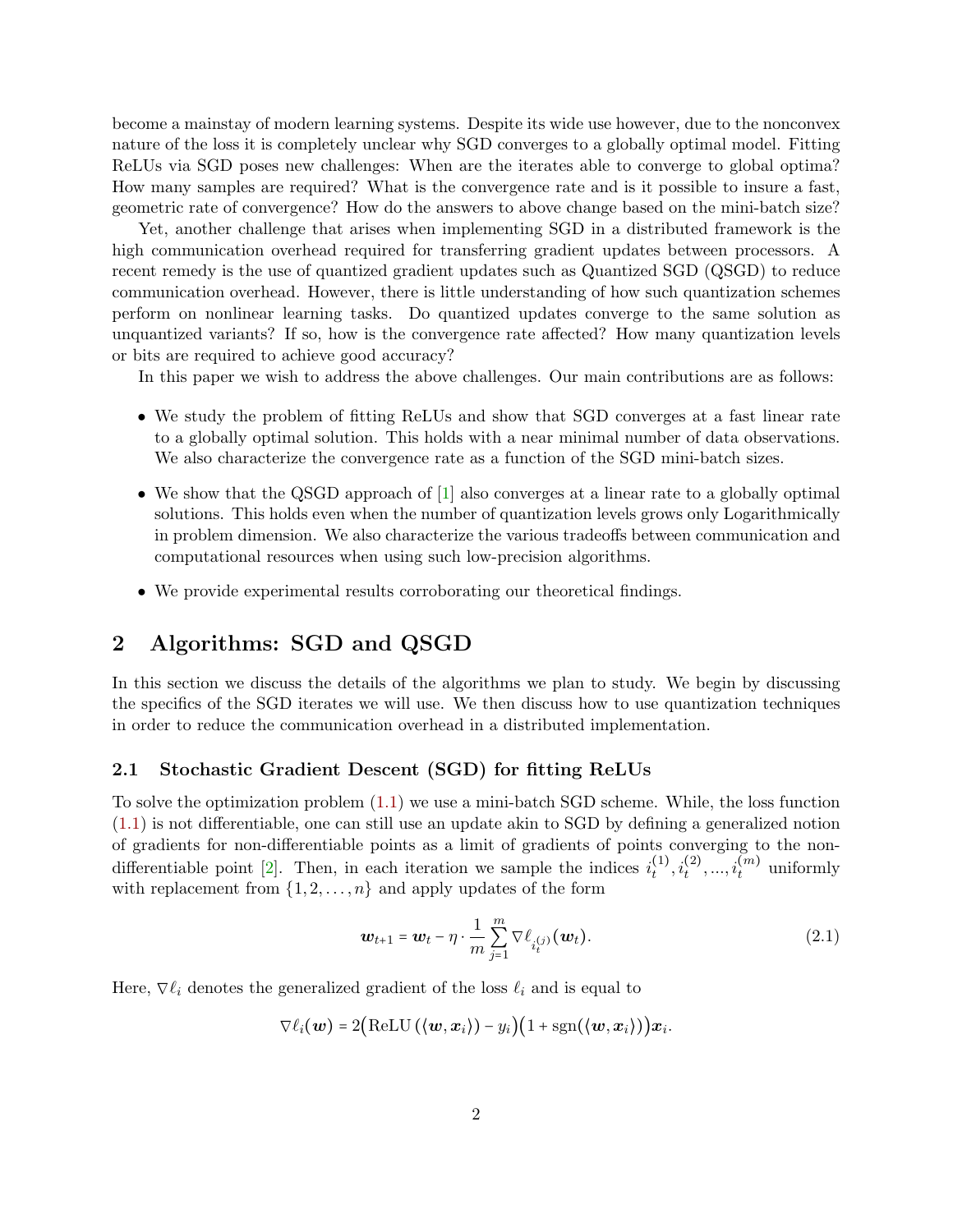### 2.2 Reducing the communication overhead via Quantized SGD

One of the major advantages of SGD is that it is highly scalable to massive amounts of data. SGD can be easily implemented in a distributed platform where each processor calculates a portion of the mini-batch based on the available local data. Then the partial gradients are sent back to a master node or the other processors to calculate the full mini-batch gradient and update the next iteration. The latter case for example is common in modern deep learning implementations [\[1\]](#page-14-0). Both distributed approaches however, suffer from a major bottleneck due to the cost of transmitting the gradients to the master or between the processors.

A recent remedy for reducing this cost is utilizing lossy compression to quantize the gradients prior to transmission/broadcast. In particular, a recent paper [\[1\]](#page-14-0) proposes the quantized SGD (QSGD) algorithm based on a randomized quantization function  $Q_s : \mathbb{R}^d \to \mathbb{R}^d$  with s denoting the number of quantization levels. Specifically, for a vector  $v \in \mathbb{R}^d$  the *i*th entry of the quantization function  $Q_s(v)$  is given by

$$
Q_s(v_i) = ||v||_2 \cdot \mathrm{sgn}(v_i) \cdot \xi_i(\boldsymbol{v}, s),
$$

where  $\xi_i(\mathbf{v},s)$ 's are independent random variables defined as

$$
\xi_i(\boldsymbol{v},s) = \begin{cases} h/s & \text{with prob. } 1 - \left( \frac{|v_i|s}{||\boldsymbol{v}||_2} - h \right). \\ (h+1)/s & \text{otherwise.} \end{cases}
$$

Here,  $h \in [0, s)$  is an integer such that  $\frac{|v_i|}{\|\mathbf{v}\|_2} \in [h/s, (h+1)/s]$  and we follow the convention that  $sign(0) = 0.$ 

To see how this quantization scheme can be used in a distributed setting consider a masterworker distributed platform consisting of K worker processors numbered  $1, 2, ..., K$  and a master processor. To run SGD on this platform we partition the n training data points into  $K$  batches of size  $\frac{n}{K}$  with each worker processor storing one of the batches. In each iteration, the master broadcasts the latest model to all the workers. Each worker then chooses  $m_k$  points from local available data points randomly and computes a partial gradient based on the selected data points using the latest model received from the master and quantizes the resulting partial gradient. The workers then send the quantized stochastic gradients to the master. The master waits for all the quantized partial stochastic gradients from the workers and then updates the model using their average. As a result the aggregate effect of QSGD leads to updates of the form

<span id="page-2-1"></span><span id="page-2-0"></span>
$$
\boldsymbol{w}_{t+1} = \boldsymbol{w}_t - \eta \cdot \frac{1}{K} \sum_{k=1}^K Q_s \left( \nabla \left\{ \frac{1}{m_k} \sum_{j=1}^{m_k} \ell_{i_t^{(j)}}(\boldsymbol{w}_t) \right\} \right). \tag{2.2}
$$

Since only the quantized partial gradients are transimitted between the processors, QSGD significantly reduces the number of communicated bits.

### 3 Main results

#### 3.1 SGD for fitting ReLUs

In this section we discuss our results for convergence of the SGD iterates.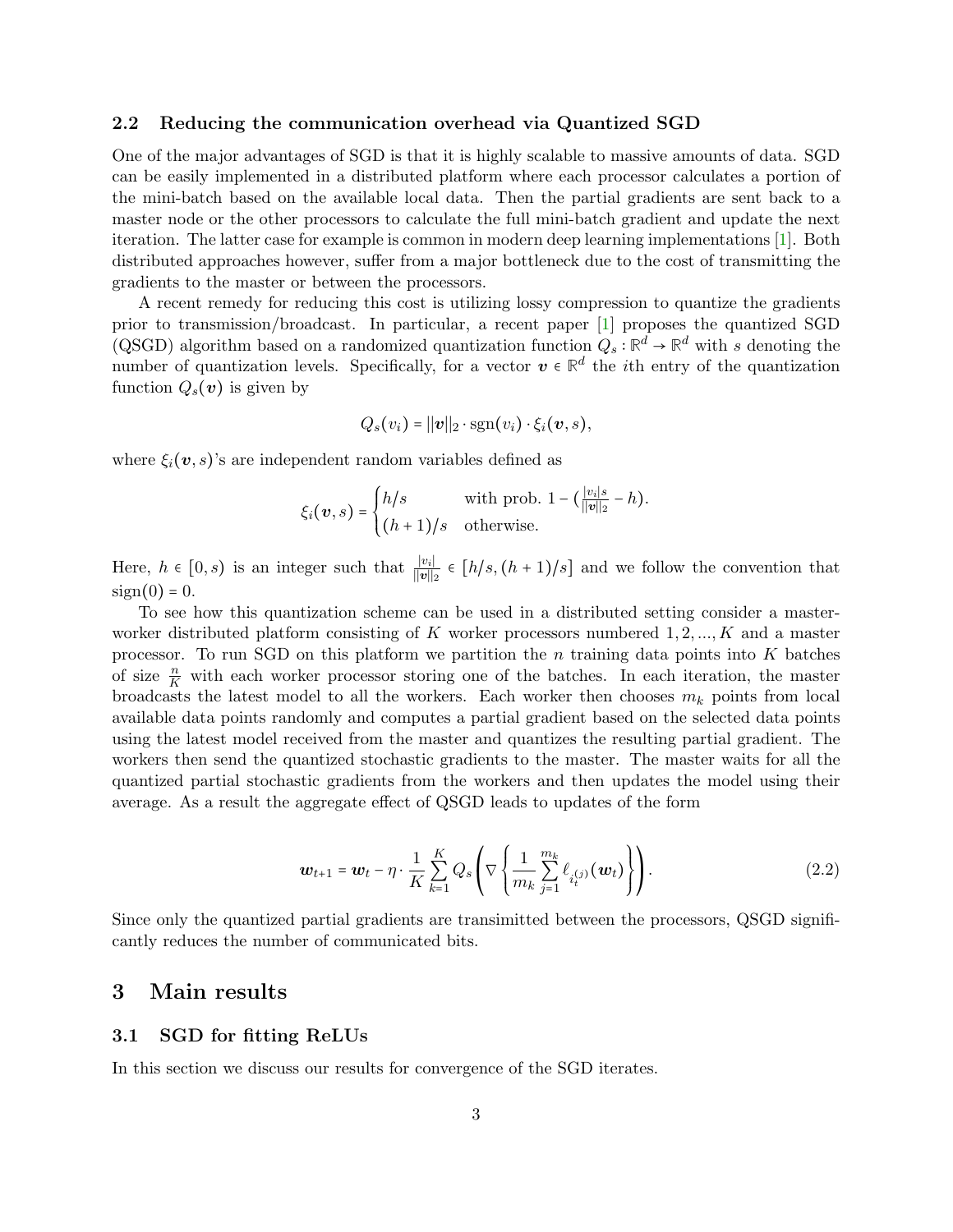**Theorem 3.1** Let  $w^*$  be a fixed weight vector, and the feature vectors  $x_i \in \mathbb{R}^d$  be i.i.d. Gaussian random vectors distributed as  $\mathcal{N}(\mathbf{0}, I)$  with the corresponding labels given by  $y_i = max(0, \langle x_i, \boldsymbol{w}^* \rangle)$ . Furthermore, assume

- (I) the number of samples obey  $n > c_0d$ , for a fixed numerical constant  $c_0$ .
- (II) the initial estimate  $w_0$  obeys  $||w_0 w^*||_2 \le$  $\sqrt{\delta_1} \frac{7}{200} ||\boldsymbol{w}^*||_2$  for some  $0 < \delta_1 \le 1/2$ .

Then, the Stochastic Gradient Descent (SGD) updates in [\(2.1\)](#page-1-0) with mini-batch size  $m \in \mathbb{N}$  and learning rate  $\eta = \frac{3}{4\ell^{9d}}$  $\frac{3}{4(\frac{9d}{m}+\frac{25}{16})}$  obey

$$
\mathbb{E}[\|\boldsymbol{w}_t - \boldsymbol{w}^*\|_2^2] \leq \underbrace{\left(1 - \frac{9}{16(\frac{9d}{m} + \frac{25}{16})}\right)}_{convergence\ rate = \rho} ||\boldsymbol{w}_0 - \boldsymbol{w}^*||_2^2
$$
\n(3.1)

with probability at least  $1 - \delta_1 - 2(n+2)e^{-\gamma d} - 2(n+25)e^{-\gamma n}$ . Furthermore, if  $t \geq (\log(2/\epsilon) +$  $\log(1/\delta_2)$ ) $\frac{1}{1-\rho}$  for  $0 < \delta_2 \le 1$ , then

<span id="page-3-0"></span>
$$
||\mathbf{w}_t - \mathbf{w}^*||_2^2 \le \epsilon ||\mathbf{w}_0 - \mathbf{w}^*||_2^2,
$$
\n(3.2)

holds with probability at least  $1 - \delta_1 - \delta_2 - 2(n+2)e^{-\gamma d} - 2(n+25)e^{-\gamma n}$ .

<span id="page-3-1"></span>**Remark 3.2** We note that Theorem [3.1](#page-2-0) requires the initial estimate  $w_0$  to be sufficiently close to **THE THE RESOLUTE THE PROTECT OF THE PLANE CONDUCT THE PLANE CONDUCT THE PLANE CONDUCT THE PLANE CONDUCT THE PLANE PLANE PLANE PLANE PLANE PLANE PLANE PLANE PLANE PLANE PLANE PLANE PLANE PLANE PLANE PLANE PLANE PLANE PLAN** one full gradient descent step at zero [\[3\]](#page-15-1). The required sample complexity for this initialization to be effective is on the order of  $n \geq c \frac{d}{\delta^2}$  $\frac{d}{\delta_1^2}$  for c a fixed numerical constant. For the purposes of this result we will use  $\delta_1$  a small constant so that on the order of  $n \geq d$  samples are sufficient for this initialization.

Remark 3.3 Theorem [3.1](#page-2-0) shows that the SGD iterates [\(2.1\)](#page-1-0) converge to a globally optimal solution at a geometric rate. Furthermore, the required number of samples for this convergence to occur is nearly minimal and is on the order of the number of parameters d.

Remark 3.4 Theorem [3.1](#page-2-0) also characterizes the influence of mini-batch size on the convergence rate, illustrating the trade-off between the computational load and the convergence speed.

Remark 3.5 In Theorem [3.1,](#page-2-0) the probability of success depends on the distance of initial point to the optimal solution. As we detail in the appendix we can use an ensemble algorithm to reduce the failure probability arbitrarily small without the need to start from an initial point that is very close to the optimal solution.

**Remark 3.6** We note that for  $m = n$ , the updates in [\(2.1\)](#page-1-0) reduce to full gradient descent and the guarantee [\(3.1\)](#page-3-0) takes the form  $\|\mathbf{w}_t - \mathbf{w}^*\|_2^2 \leq \rho^t \|\mathbf{w}_0 - \mathbf{w}^*\|_2^2$ . In this special case our result recovers that of  $\beta$  up to a constant factor.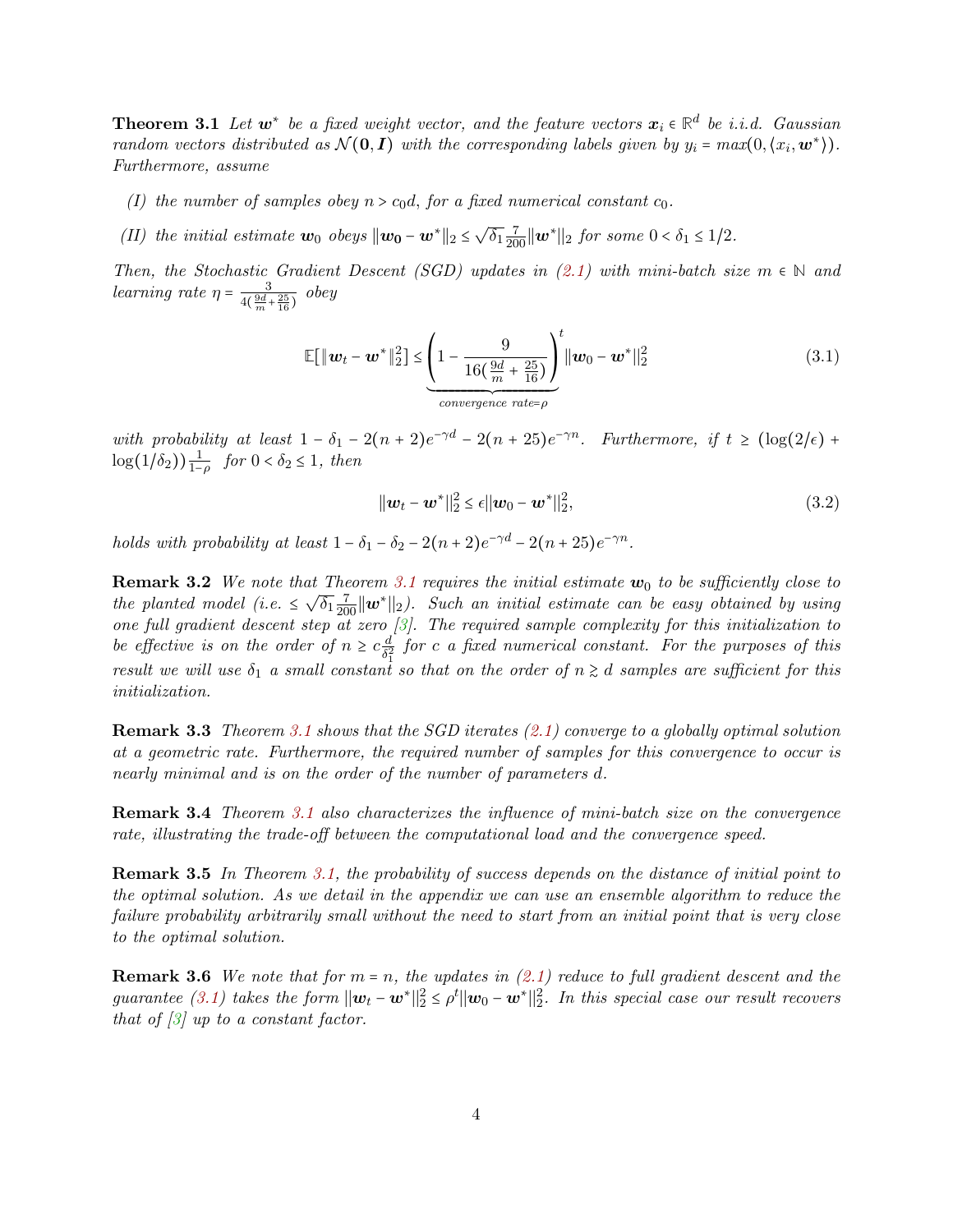#### 3.7 Quantized SGD

We next focus on providing gurantees for QSGD.

Theorem 3.2 Consider the same setting and assumptions as Theorem [3.1.](#page-2-0) Furthermore, consider a parallel setting with K worker processors and a master per Section [2.2](#page-1-1) and assume that each worker computes  $\frac{m}{K}$  partial gradients in each iteration (i.e.  $m_k = m/K$ ). We run QSGD over these processors via the iterative updates in [\(2.2\)](#page-2-1). Then

<span id="page-4-0"></span>
$$
\mathbb{E}[\|\boldsymbol{w}_t - \boldsymbol{w}^*\|_2^2] \leq \underbrace{\left(1 - \frac{9}{16\left(\left(1 + \min\left(\frac{d}{s^2}, \frac{\sqrt{d}}{s}\right)\right)\left(\frac{9d}{m} + \frac{25}{16}\right) + \frac{25}{16}\right)}\right)^t \|\boldsymbol{w}_0 - \boldsymbol{w}^*\|_2^2}{\text{convergence rate} = \alpha} \tag{3.3}
$$

holds with probability at least  $1-\delta_1 - 2(n+2)e^{-\gamma d} - 2(n+25)e^{-\gamma n}$ . Furthermore, if  $t \ge (\log(2/\epsilon) +$  $log(1/\delta_2))\frac{1}{1-\alpha}$  for  $0 < \delta_2 \leq 1$  then long

$$
\|\mathbf{w}_t - \mathbf{w}^*\|_2^2 \le \epsilon \|\mathbf{w}_0 - \mathbf{w}^*\|_2^2 \tag{3.4}
$$

with probability at least  $1 - \delta_1 - \delta_2 - 2(n+2)e^{-\gamma d} - 2(n+25)e^{-\gamma n}$ .

Remark 3.8 As mentioned in Remark [3.2](#page-3-1) of Theorem [3.1,](#page-2-0) in order to address the initialization issue we can use one full Gradient Descent pass from zero to find an initializaiton obeying the conditions of this theorem.

Remark 3.9 Similar to the results of Theorem [3.1,](#page-2-0) Theorem [3.2](#page-4-0) shows geometric convergence of the QSGD iterates [\(2.2\)](#page-2-1) with a near minimal number of samples  $(n \ge d)$ . Furthermore, it characterizes the effect of both mini-batch size and quantization levels on the convergence rate. Specifically, by increasing the quantization levels, the iterates  $(2.1)$  converge faster. Perhaps unexpected, by choos-increasing the quantization tevels, the iterates [\(2.1\)](#page-1-0) converge faster. I erral ps anexpected, by choos-<br>ing the number of the bits to be on the order of  $\log \sqrt{d}$  the iterates (2.1) and [\(2.2\)](#page-2-1) converge with the same rate up to a constant factor. This allows QSGD to significantly reduce the communication load while maintaining a computational effort comparable to SGD.

### 4 Numerical results and experiments on Amazon EC2

In this section we wish to investigate the results of Theorems [3.1](#page-2-0) and [3.2](#page-4-0) using numerical simulations and experiments on Amazon EC2. We first wish to investigate how the rate of convergence of minibatch SGD and QSGD iterates depends on the different parameters. To this aim, we generate the planted weight vector  $w^* \in \mathbb{R}^d$  with d = 1000 with entries distributed i.i.d. ~ N(200, 3). In addition, we generate  $n = 10000$  feature vectors  $\boldsymbol{x}_i \in \mathbb{R}^d$  i.i.d. ~  $N(0, 1)$  and set the corresponding output labels  $y_i = \max(0, \langle x_i, w^* \rangle)$ . To estimate  $w^*$ , we start from a random initial point and run SGD and QSGD with learning rates  $\eta = \frac{m}{d}$  $\frac{m}{d}$  and  $\frac{m \cdot b}{9d}$ , where b is the number of bits required for quantization.

In Figure  $1(a)$  $1(a)$  we focus on corroborating our convergence analysis for SGD. To this aim we vary the mini-batch size m and plot the relative error  $(\|\mathbf{w}-\mathbf{w}^*\|_2/\|\mathbf{w}^*\|_2)$  as a function of the iterations.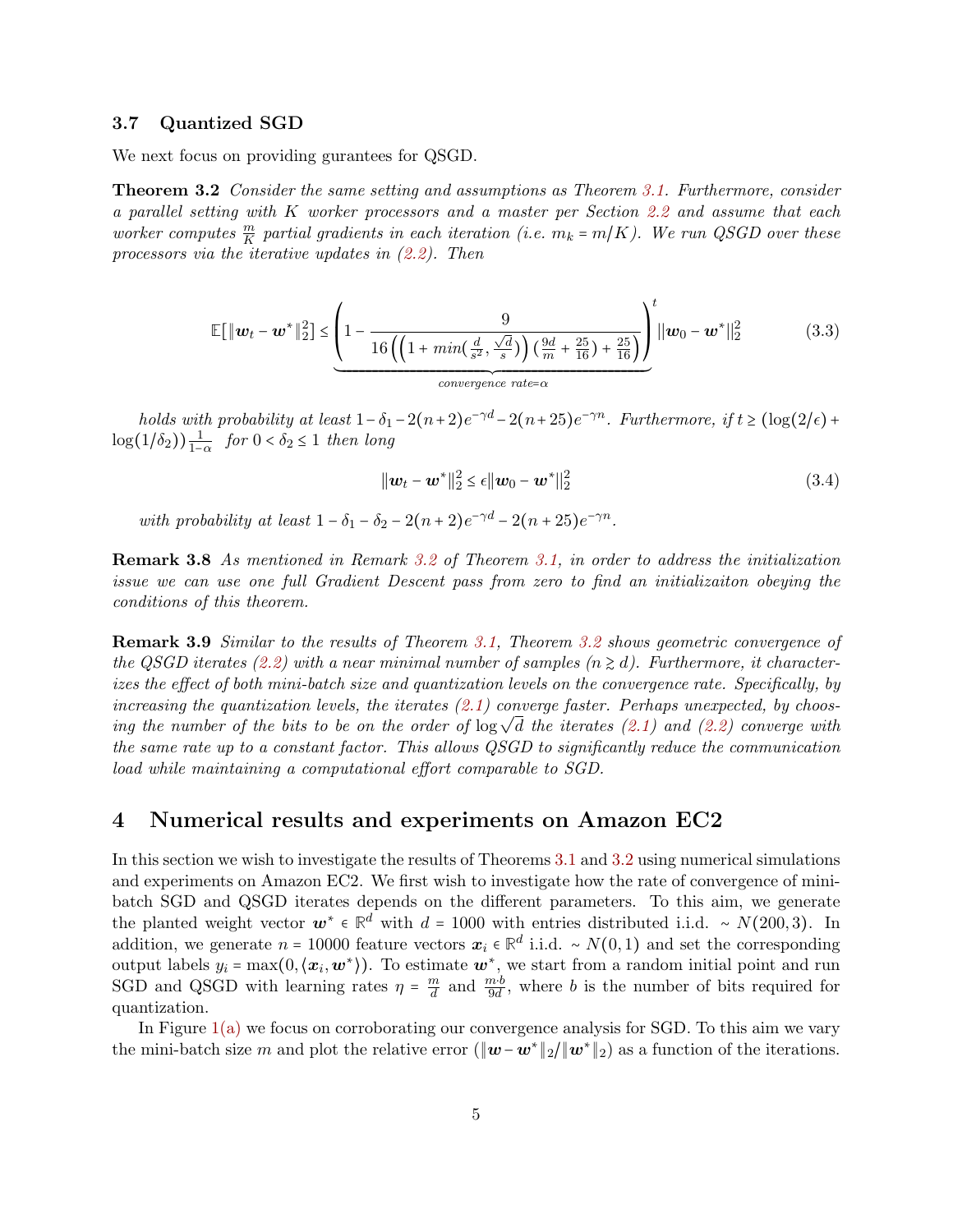This figure demonstates that the convergence rate is indeed linear and increasing the batch size  $m$ results in a faster convergence.

In Figure [1\(](#page-6-0)b) we focus on understanding the effect of the number of bits on the convergence behavior of QSGD. To this aim we fix the mini-batch size at  $m = 800$  and vary the number of bits b. This plot confirms that QSGD maintains a linear convergence rate comparable to SGD (especially when  $b = 7$ .

To understand the required sample complexity of the algorithms, we plot phase transition curves depicting the empirical probability that gradient descent converges to  $w^*$  for different data set sizes  $(n)$  and feature dimensions  $(d)$ . For each value of n and d we perform 10 trials with the data generated according to the model discussed above. In each trial we run the algorithm for 2000 iterations. If the relative error after 2000 iterations is less than  $10^{-3}$  we consider the trial a success otherwise a failure. Figures  $2(a)$  $2(a)$  and  $2(b)$  depict the phase transition for mini-batch SGD and QSGD with  $b = 7$  bits, respectively. As it can be seen, the figures corroborate the linear relationship of the required sample complexity with the feature dimensions. Furthermore, these figures demonstrate that quantization does not substantially change the required sample complexity.

In order to understand the effectiveness of QSGD at reducing the communication overhead, we provide experiments on Amazon EC2 clusters and compare the performance of QSGD with SGD. We utilize a master-worker architecture and make use of **t2.micro** instances. We use Python for implementing two algorithms and use MPI4py [\[4\]](#page-15-2) for message passing across the instances. Before starting the iterative updates each worker receives its portion of the training data. In each iteration t, after the workers receive the latest model  $w_t$  from the master, they compute the stochastic gradients at  $w_t$  based on the local data and then send it back to the master. In SGD and QSGD we use  $float64$  and  $ints$  for sending gradients, respectively. Additionally, we use isend() and irecv() for sending and receiving, respectively, and Time.time() to measure the running time.

We compare the performances of these two algorithms in the following two scenarios.

- Scenario one: We use 41 **t2.micro** instances, with one master and 40 workers. We have  $n = 20000$  data points with feature dimension  $d = 4000$ . We partition and distribute the data into 40 equal batches of size  $20000/40 = 500$  with each worker performing updates based its own batch.
- Scenario two: We use 51 **t2.micro** instances, with one master and 50 workers. In this scenario we use  $n = 25000$  and  $d = 4000$ , and again distribute the data evenly among the workers.

Table [1](#page-5-0) summarizes the experiment scenarios. In both cases we run SGD and QSGD algorithms for 300 iterations. Figure [3](#page-8-0) depicts the total running times. Table [2](#page-6-1) also shows the breakdowns of the run-times. These experiments indicate that the total running time of QSGD is 5 times less than that of SGD. Since both algorithms have similar convergence rate and hence computational time, this clearly demonstrates that the communication time for QSGD is significantly smaller.

<span id="page-5-0"></span>

|    |       | scenario index $\mid \#$ of workers $(K) \mid \#$ of data points $(n)$ feature dimension $(d)$ |
|----|-------|------------------------------------------------------------------------------------------------|
|    | 20000 | 4000                                                                                           |
| 50 | 25000 | 4000                                                                                           |

|  | Table 1: Experiment scenarios. |  |
|--|--------------------------------|--|
|  |                                |  |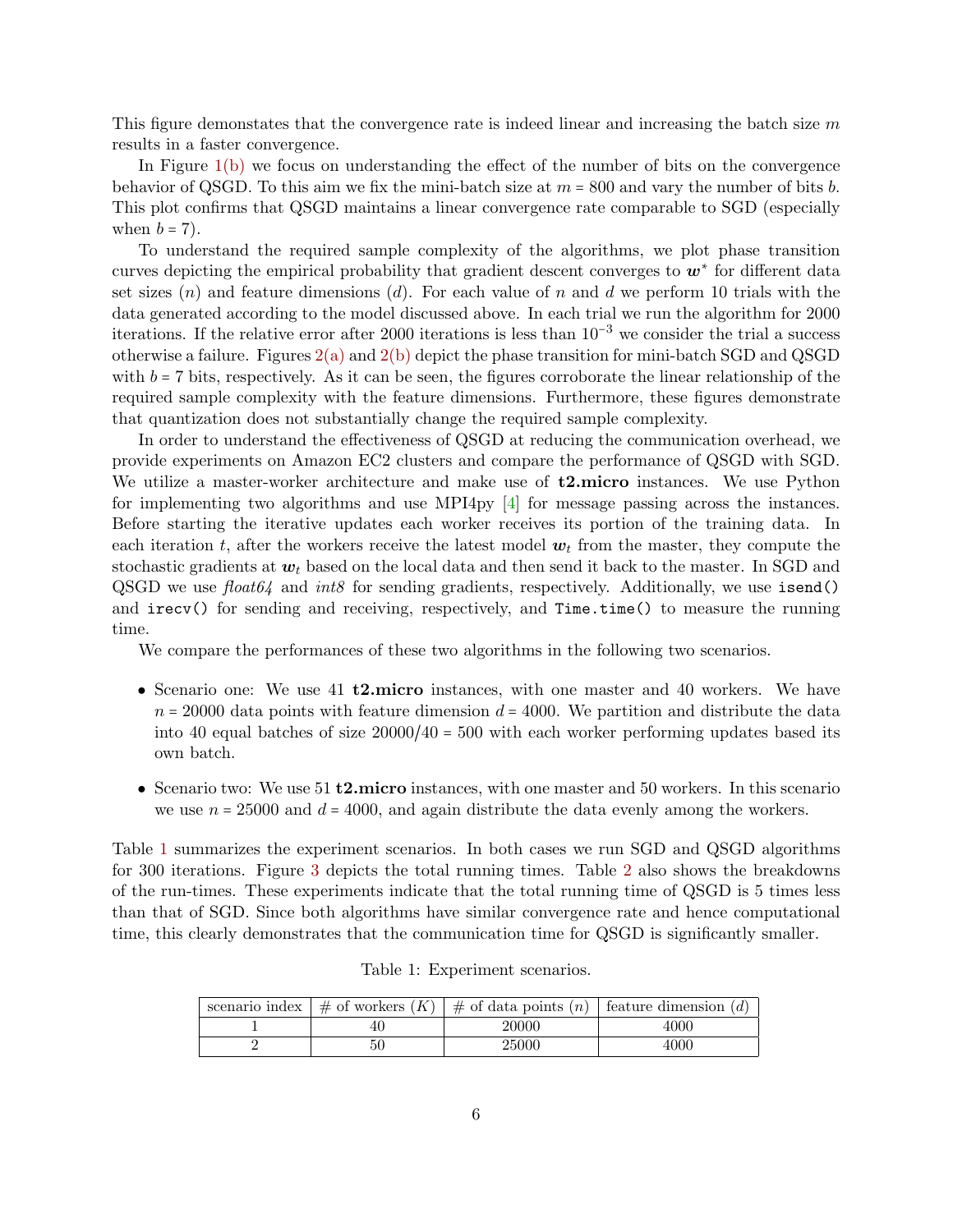<span id="page-6-0"></span>

Figure 1: (a) This plot depicts the convergence behavior of mini-batch SGD iterates for various mini-batch sizes  $m(p)$ . This plot depicts the convergence behavior of QSGD iterates for various bits of quantization  $b$  with the mini-batch size fixed at  $m = 800$ .

<span id="page-6-1"></span>

| schemes    | scenario index | comm. time         | comp. time | total time |
|------------|----------------|--------------------|------------|------------|
| SGD        |                | $28.5100$ s        | $4.921$ s  | $33.431$ s |
| QSGD       |                | 3.2470 s           | $5.056$ s  | 8.303 s    |
| <b>SGD</b> |                | 38.2910 s          | $4.94$ s   | 43.231 s   |
| QSGD       |                | $6.5010 \text{ s}$ | $5.169$ s  | $11.67$ s  |

Table 2: Breakdowns of the run-times in the both scenarios.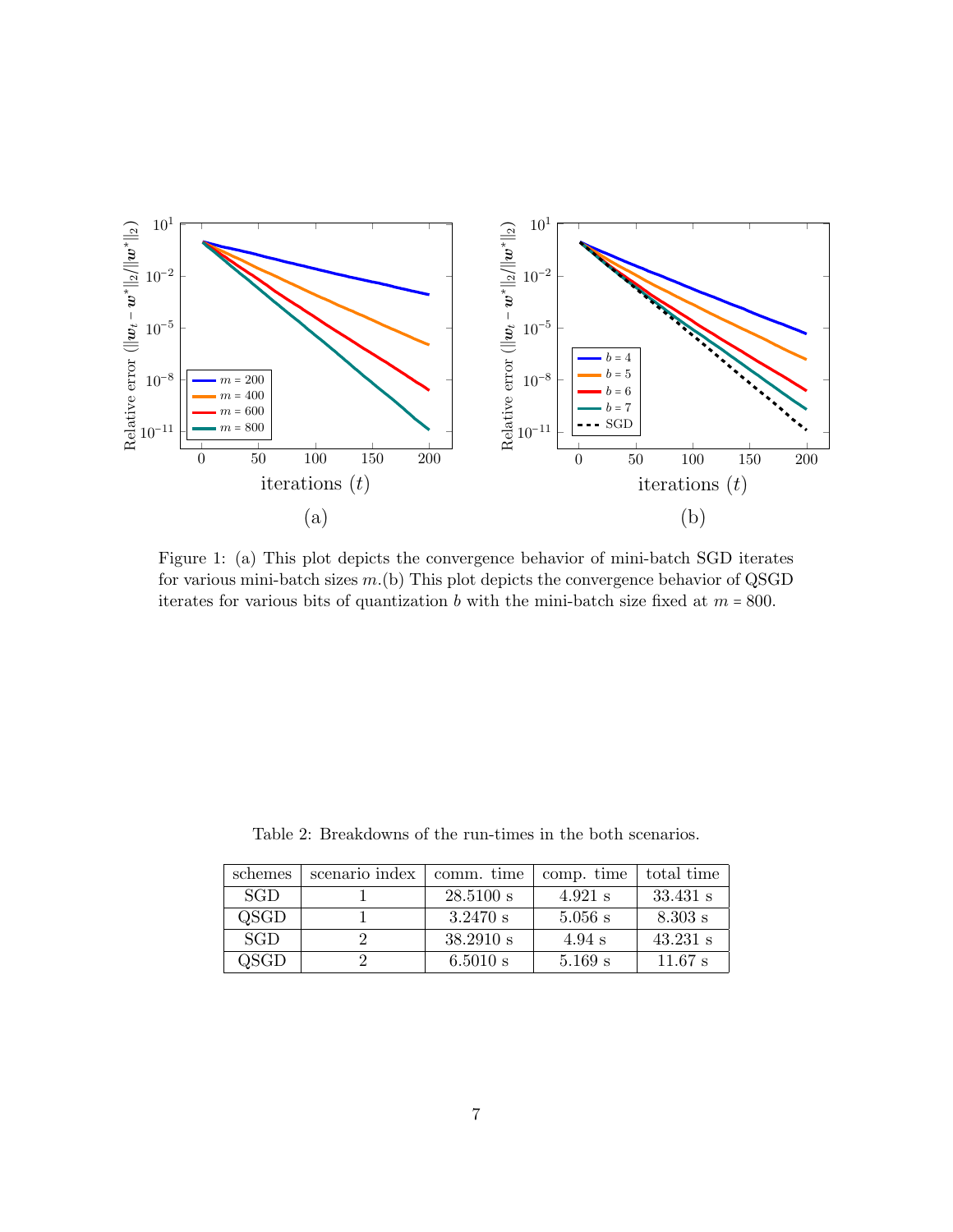<span id="page-7-0"></span>

Figure 2: Empirical probability that (a) SGD and (b) QSGD with  $b = 7$  finds the global optimum for different number of data points  $(n)$  and feature dimensions  $(d)$ .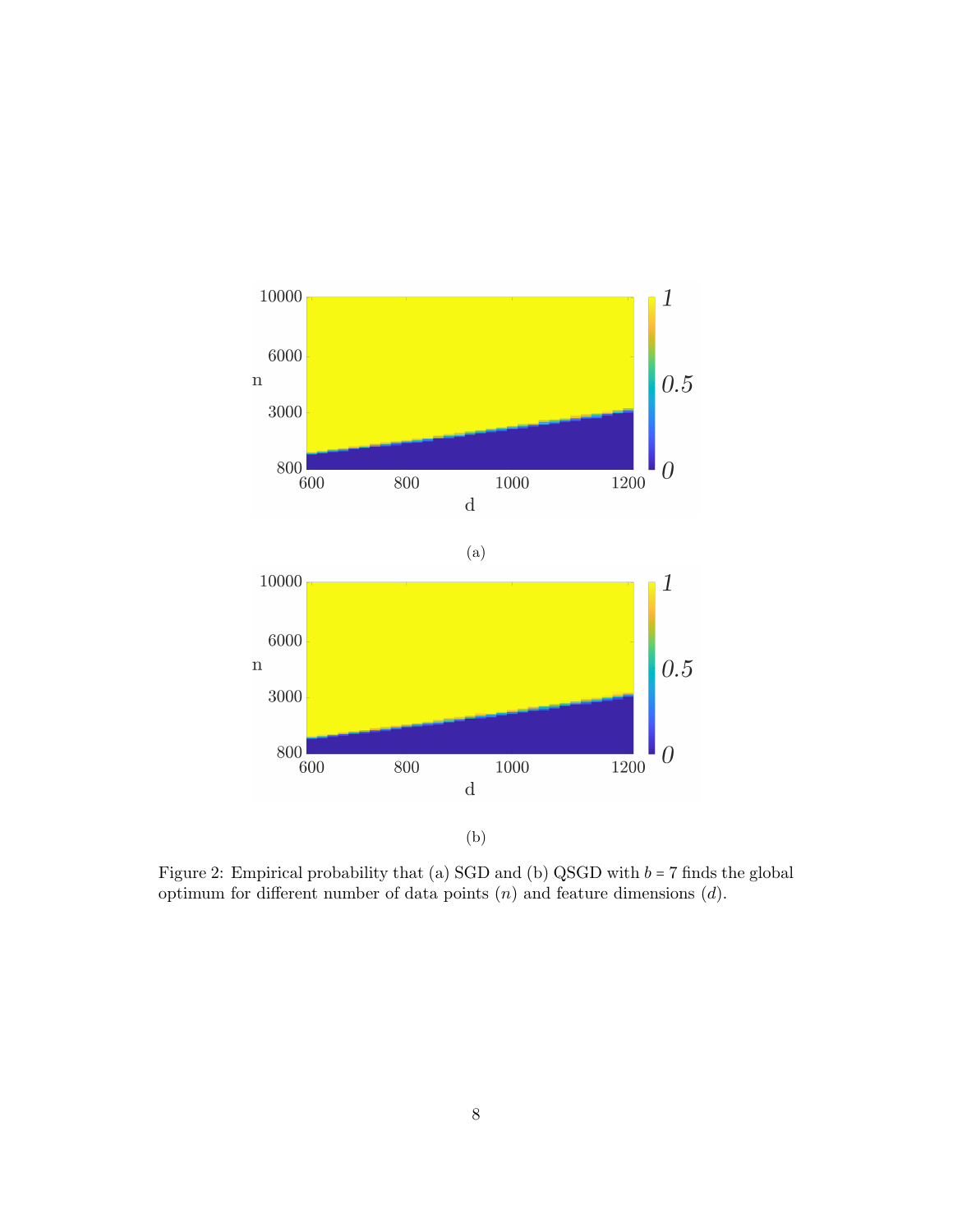<span id="page-8-0"></span>

Figure 3: Run-time compassion of SGD and QSGD on Amazon EC2 clusters for the two scenarios.

## 5 Related work

The problem of fitting non-linear models to data has a rich history in statistics and learning theory using a variety of algorithms  $[5, 6, 7, 8]$  $[5, 6, 7, 8]$  $[5, 6, 7, 8]$  $[5, 6, 7, 8]$  $[5, 6, 7, 8]$  $[5, 6, 7, 8]$  $[5, 6, 7, 8]$ . In the context of training deep models such nonlinear learning problems have lead to major breakthroughs in various applications [\[9,](#page-15-7) [10\]](#page-15-8). Despite these theoretical and empirical advances, rigorous understanding of local search heuristics such as stochastic gradient descent which are arguably the most widely used techniques in practice, have remained elusive.

Recently, there has been a surge of activity surrounding nonlinear data fitting via local search. Focusing on ReLU nonlinearities [\[3\]](#page-15-1) shows that in generic instances full gradient descent converges to a globally optimal model at a geometric rate. See also [\[11,](#page-15-9) [12,](#page-15-10) [13,](#page-15-11) [14,](#page-15-12) [15,](#page-15-13) [16,](#page-15-14) [17,](#page-15-15) [18\]](#page-16-0) for a variety of related theoretical and empirical work for fitting ReLUs and shallow neural networks via local search heuristics. In contrast to the above, which require full gradient updates in this paper we focus on fitting ReLU nonlinearities via mini-batch SGD and QSGD. Finally, we would like to mention another recent result which studies a stochastic method for fitting ReLUs [\[19\]](#page-16-1) via a First order Perturbed Stochastic Gradient Descent. This approach differs from ours in a variety of ways including the update strategy and required sample complexity. In particular, this approach is based on stochastic methods with random search strategies which only use function evaluations. Furthermore, this result requires  $n \geq d^4$  samples and provides a polynomial converge guarantee where as is this paper we have established a geometric rate of convergence to the global optima with a near minimal number of samples that scales linearly in the problem dimension (i.e.  $n \geq d$ ).

Recently there has been a lot of exciting activity surrounding SGD analysis. Classic SGD convergence analysis shows that the distance to the global optima (in loss or parameter value) decreases polynomially in the number of iterations (e.g.  $1/t$  after t iterations). More recent results demonstrate that in certain cases, a significantly faster and geometric rate of convergence (i.e.  $\rho^{-t}$ with  $\rho < 1$ ) is possible [\[20,](#page-16-2) [21\]](#page-16-3). For instance, [\[22\]](#page-16-4) showed that randomized Kaczmarz algorithm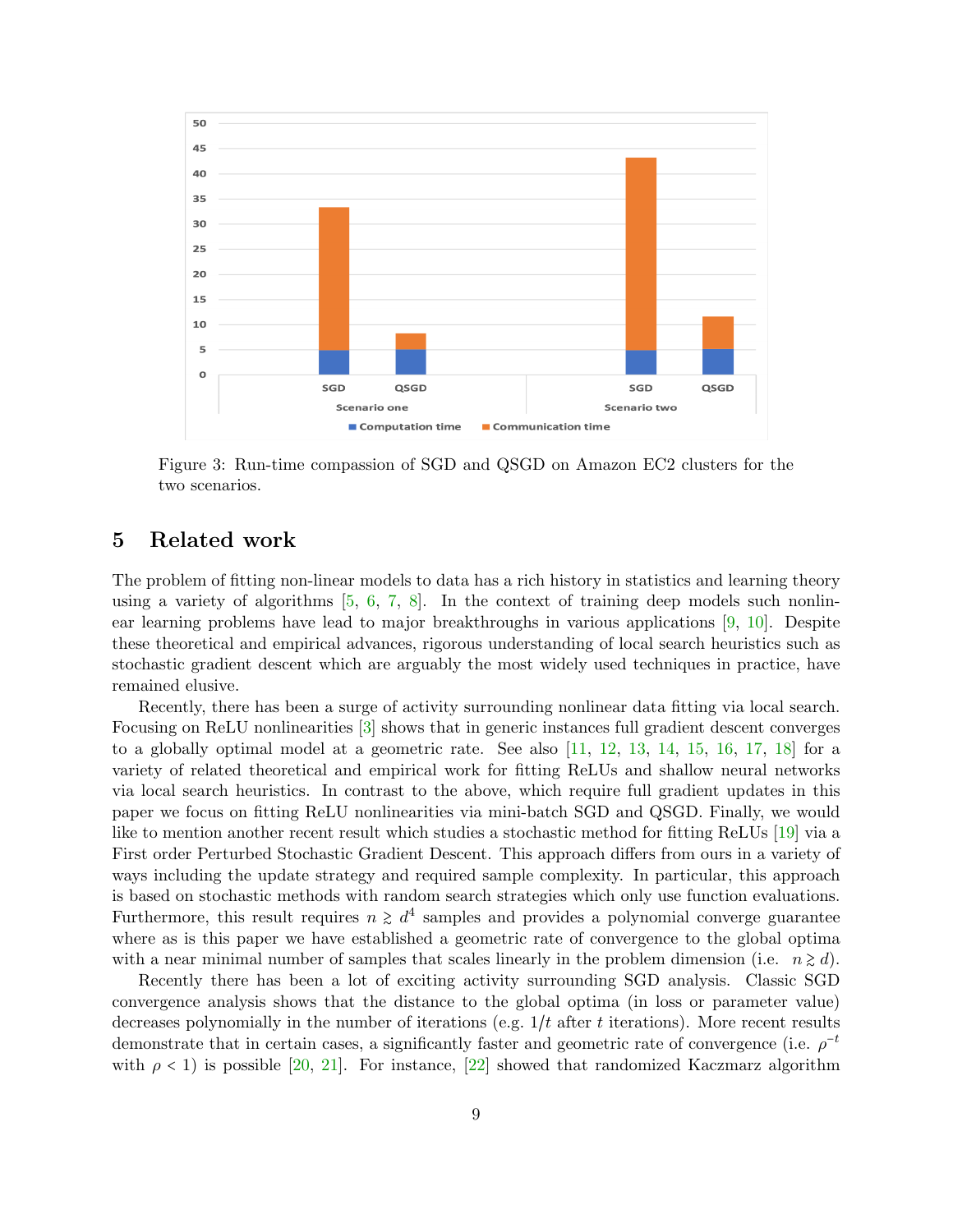converges to the solution of a consistent linear system of equations at a geometric rate. More recently, [\[23\]](#page-16-5) showed that under some assumptions such as smoothness, strong convexity, and perfect interpolation, SGD achieves a geometric rate of convergence. In this paper we add to this growing literature and demonstrate that such a fast geometric rate of convergence to a globally optimal solution is also possible despite the nonlinear and nonconvex nature of fitting ReLUs.

Reducing communication overhead by compressing the gradients has become increasing popular in recent literature  $[24, 25, 26]$  $[24, 25, 26]$  $[24, 25, 26]$  $[24, 25, 26]$  $[24, 25, 26]$ . Most notably  $[27]$  empirically demonstrated that one-bit quantization of gradients is highly effective for scalable training of deep models. The QSGD paper [\[1\]](#page-14-0) develops convergence gurantees for convex losses as well convergence of gradient to zero for nonconvex losses. Related [\[28\]](#page-16-10) also shows that under the assumption of smoothness and bounded variance a quantized SGD procedure converges to a stationary point of a general non-convex function with a polynomial convergence rate. In contrast in this paper we focus on geometric convergence to the global optima but for the specific problem of fitting a ReLU nonlinearity.

### 6 Proofs

### 6.1 Convergence analysis for fitting ReLUs via SGD (Proof of Theorem [3.1\)](#page-2-0)

To show

<span id="page-9-0"></span>
$$
\mathop{\mathbb{E}}_{\bm{w}_t} \left[ \|\bm{w}_t - \bm{w}^*\|_2^2 \right] \le \rho \|\bm{w}_{t-1} - \bm{w}^*\|_2^2, \tag{6.1}
$$

we begin with a useful definition. In particular, we denote the mini-batch empirical loss as  $L_{I_m(t)}(w) \triangleq \frac{1}{m} \sum_{j=1}^m \ell_{i_t^{(j)}}(w)$ , where  $I_m(t) = \{i_t^{(1)}, i_t^{(2)}, ..., i_t^{(m)}\}$  is the set of indices chosen at iteration t. Therefore, we can rewrite the mini-batch SGD updates as

<span id="page-9-3"></span><span id="page-9-2"></span>
$$
\boldsymbol{w}_t - \boldsymbol{w}^* = \boldsymbol{w}_{t-1} - \boldsymbol{w}^* - \eta \nabla L_{I_m(t)}(\boldsymbol{w}_{t-1}).
$$

To upper bound  $\mathbb{E}||\mathbf{w}_t - \mathbf{w}^*||_2^2$  in terms of  $\mathbb{E}||\mathbf{w}_{t-1} - \mathbf{w}^*||_2^2$ , we expand  $\mathbb{E}||\mathbf{w}_t - \mathbf{w}^*||_2^2$  in the form

$$
\mathbb{E}_{I_m(t)} ||\mathbf{w}_t - \mathbf{w}^*||_2^2 = \mathbb{E}_{I_m(t)} \Bigg[ ||\mathbf{w}_{t-1} - \mathbf{w}^*||_2^2 \Bigg] + \mathbb{E}_{I_m(t)} \Bigg[ -2\eta \langle \mathbf{w}_{t-1} - \mathbf{w}^*, \nabla L_{I_m(t)}(w_{t-1}) \rangle + \eta^2 ||\nabla L_{I_m(t)}(w_{t-1})||_2^2 \Bigg]
$$
(6.2)

To draw the desired conclusion of the theorem (i.e. [\(6.1\)](#page-9-0)), it suffices to upper bound the second expectation which consists of two terms . To upper bound the first term, We apply the expectation to the inner product to conclude that

<span id="page-9-1"></span>
$$
\mathbb{E}_{I_m(t)}\left[\langle \boldsymbol{w}_{t-1}-\boldsymbol{w}^*, \nabla L_{I_m(t)}(\boldsymbol{w}_{t-1})\rangle\right] = \langle \boldsymbol{w}_{t-1}-\boldsymbol{w}^*, \nabla \mathcal{L}(\boldsymbol{w}_{t-1})\rangle \tag{6.3}
$$

To lower bound the inner product we utilize the following lemma proved in [\[3\]](#page-15-1).

**Lemma 6.1** For the loss function defined in  $(1.1)$ , we have

$$
\langle \boldsymbol{u}, \boldsymbol{w}-\boldsymbol{w}^*-\nabla \mathcal{L}(\boldsymbol{w})\rangle \leq 2\left(\delta+\sqrt{1+\delta}\left(1+\frac{2}{(1-\epsilon)^2}\right)\left(\delta+\sqrt{\frac{21}{20}\epsilon}\right)\right)\cdot \|\boldsymbol{w}-\boldsymbol{w}^*\|_2,
$$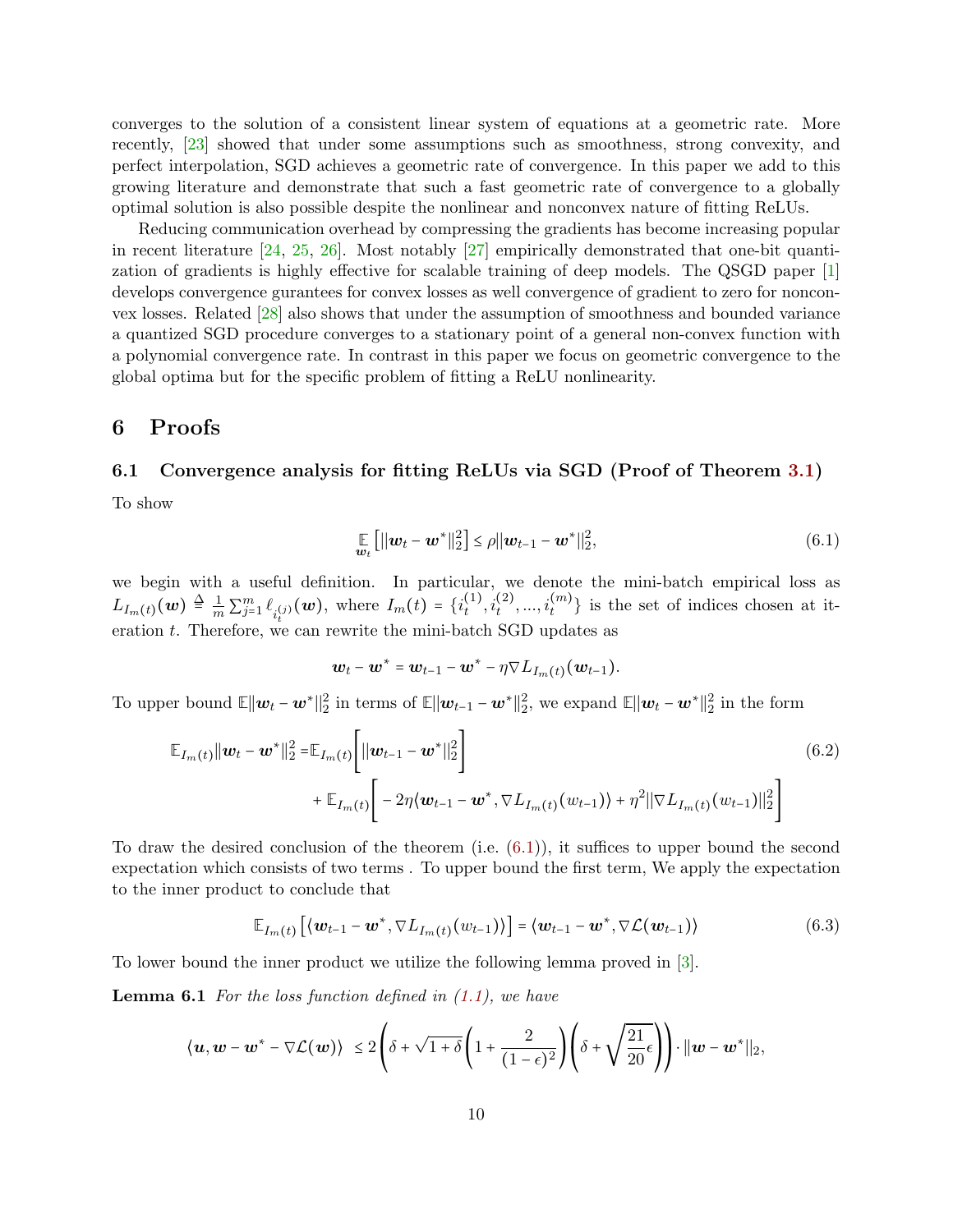$\textit{holding for all } u \in \mathcal{B}^d \textit{ and } w \in E(\epsilon) = \left\{ \boldsymbol{w} \in \mathbb{R}^d : ||\boldsymbol{w} - \boldsymbol{w}^*||_2 \leq \epsilon ||\boldsymbol{w}^*||_2 \right\} \textit{ with probability at least } 1-\epsilon.$  $16e^{-\gamma\delta^2 n} - (n+10)e^{-\gamma n}$ . Specifically for  $\delta = 10^{-4}$  and  $\epsilon = 7/200$ , we obtain

<span id="page-10-4"></span>
$$
\langle \boldsymbol{u}, \boldsymbol{w}_{t-1} - \boldsymbol{w}^* - \nabla \mathcal{L}(\boldsymbol{w}_{t-1}) \rangle \leq \frac{1}{4} ||\boldsymbol{w}_{t-1} - \boldsymbol{w}^*||_2.
$$
 (6.4)

Using Lemma [6.1](#page-9-1) we have

$$
\langle \boldsymbol{u}, \boldsymbol{w}_{t-1} - \boldsymbol{w}^* - \nabla \mathcal{L}(\boldsymbol{w}_{t-1}) \rangle \leq \frac{1}{4} ||\boldsymbol{w}_{t-1} - \boldsymbol{w}^*||_2
$$

for all **u** with  $||u||_2 \leq 1$ . By choosing  $u = \frac{w_{t-1}-w^*}{||w_{t-1}-w^*||}$  $\frac{\boldsymbol{w}_{t-1}-\boldsymbol{w}^*}{\|\boldsymbol{w}_{t-1}-\boldsymbol{w}^*\|_2}$  we can conclude that

<span id="page-10-1"></span><span id="page-10-0"></span>
$$
\langle \mathbf{w}_{t-1} - \mathbf{w}^*, \nabla \mathcal{L}(w_{t-1}) \rangle \ge \frac{3}{4} ||\mathbf{w}_{t-1} - \mathbf{w}^*||_2^2
$$
\n(6.5)

holds with probability at least  $1 - 16e^{-10^{-8}}\gamma^n - (n+10)e^{-\gamma n}$ .

Thus, by combining  $(6.2)$ ,  $(6.3)$ , and  $(6.5)$  we can conclude that

$$
\mathbb{E}_{I_m(t)} ||\mathbf{w}_t - \mathbf{w}^*||_2^2 \leq (1 - \frac{3\eta}{2}) ||\mathbf{w}_{t-1} - \mathbf{w}^*||_2^2 + \eta^2 \mathbb{E}_{I_m(t)} ||\nabla L_{I_m(t)}(\mathbf{w}_{t-1})||_2^2.
$$
 (6.6)

Next, in order to upper bound the second term in the right hand side of [\(6.6\)](#page-10-1), we use following lemma proven in Section [6.1.1.](#page-12-0)

Lemma 6.2 The following inequality

<span id="page-10-3"></span><span id="page-10-2"></span>
$$
\mathbb{E}_{I_m(t)} ||\nabla L_{I_m(t)}(\boldsymbol{w}_{t-1})||_2^2 \leq \left(\frac{9d}{m} + \frac{25}{16}\right) ||\boldsymbol{w}_{t-1} - \boldsymbol{w}^*||_2^2
$$
\n(6.7)

holds with probability at least  $1-2(n+1)e^{-\gamma d} - (n+25)e^{-\gamma n}$ .

Hence, by [\(6.6\)](#page-10-1) and [\(6.7\)](#page-10-2) with  $\eta^* = \frac{3}{4\left(\frac{9d}{5}\right)}$  $\frac{3}{4(\frac{9d}{m}+\frac{25}{16})}$  we arrive at

$$
\mathbb{E}_{I_m(t)} ||\mathbf{w}_t - \mathbf{w}^*||_2^2 \le \left[1 - \frac{3}{2}\eta + \left(\frac{9d}{m} + \frac{25}{16}\right)\eta^2\right] ||\mathbf{w}_{t-1} - \mathbf{w}^*||_2^2
$$
  
\n
$$
\le \left(1 - \frac{9}{16\left(\frac{9d}{m} + \frac{25}{16}\right)}\right) \mathbb{E}||\mathbf{w}_{t-1} - \mathbf{w}^*||_2^2
$$
  
\n
$$
= \rho \cdot \mathbb{E}||\mathbf{w}_{t-1} - \mathbf{w}^*||_2^2.
$$
 (6.8)

This holds with probability at least  $1 - 2(n+1)e^{-\gamma d} - 2(n+25)e^{-\gamma n}$ . We note however, that the proof is not yet complete. We have not shown that all subsequent iterations will also lie in the local neighborhood dictated by Lemma [6.1.](#page-9-1) We have only shown that on average they belong to this neighborhood. To overcome this challenge we utilize some techniques from stochastic processes to obtain a conditional convergence. Our argument heavily borrows from [\[29\]](#page-16-11) with some parts directly adapted.

Conditional linear convergence. In order to make our notations compatible with typical notations used in stochastic processes theory, we denote  $W_k$  as the random vector of estimated solution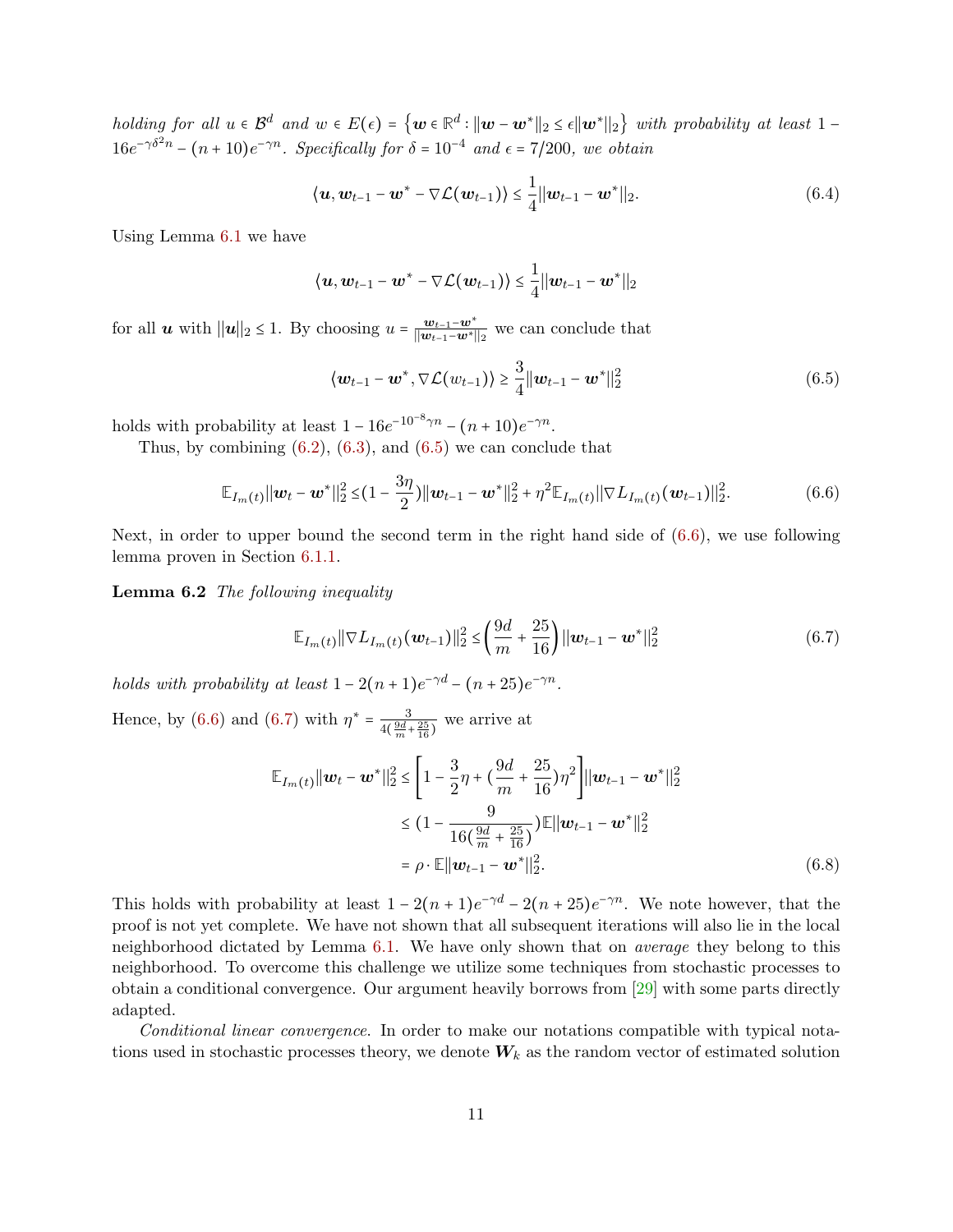at iteration k and  $w_k$  as a realization of that random vector. Using these conventions the result we have proven so far can be rewritten as

$$
\mathbb{E}[||\bm{W}_{k+1}-\bm{w}^*||_2^2|\bm{W}_k=\bm{w}_k]\leq \rho||\bm{w}_k-\bm{x}||_2^2.
$$

Let  $\mathcal{F}_k$  denote the  $\sigma$ -algebra generated by indices chosen in the steps from 1 to k. Also let  $B \subset R^d$  be the region consisting of all points which are in  $E(\epsilon) = \{w \in \mathbb{R}^d : ||w - w^*||_2 \le \epsilon ||w^*||_2\}$  where  $\epsilon = \frac{70}{200}$ . Finally, assume an initial estimate which is fixed obeying  $w_0 \in B$  and  $||w_0 - w^*||_2 \le \sqrt{\delta_1} \epsilon ||w^*||_2$ . Now define a stopping time  $\tau$  as  $\tau := \min\{k : \mathbf{W}_k \notin B\}$ . For each k, and  $\mathbf{w}_k \in B$ , we have

$$
\mathbb{E}[\|\mathbf{W}_{k+1} - \mathbf{w}^*\|_2^2 \mathbb{1}_{\tau > k+1} |\mathbf{W}_k = \mathbf{w}_k] \leq \mathbb{E}[\|\mathbf{W}_{k+1} - \mathbf{w}^*\|^2 \mathbb{1}_{\tau > k} |\mathbf{W}_k = \mathbf{w}_k]
$$
\n
$$
= \mathbb{E}[\|\mathbf{W}_{k+1} - \mathbf{w}^*\|_2^2 \mathbb{1}_{\tau > k} |\mathbf{W}_k = \mathbf{w}_k, \mathcal{F}_k]
$$
\n
$$
= \mathbb{E}[\|\mathbf{W}_{k+1} - \mathbf{w}^*\|_2^2 |\mathbf{W}_k = \mathbf{w}_k, \mathcal{F}_k] \mathbb{1}_{\tau > k}
$$
\n
$$
\leq \rho \|\mathbf{w}_k - \mathbf{w}^*\|_2^2 \mathbb{1}_{\tau > k}
$$

Hence

$$
\mathbb{E}[||\bm{W}_{k+1}-\bm{w}^*||_2^2\bm{1}_{\tau>k+1}] \leq \rho \mathbb{E}[||\bm{W}_k-\bm{w}^*||_2^2\bm{1}_{\tau>k}]
$$

Therefore, we obtain

<span id="page-11-0"></span>
$$
\mathbb{E}[\|\mathbf{W}_k - \mathbf{w}^*\|_2^2 \mathbf{1}_{\tau > k}] \le \rho^k \|\mathbf{w}_0 - \mathbf{w}^*\|_2^2. \tag{6.9}
$$

To show that the probability of leaving this neighborhood is low we bound  $\mathbb{P}(\tau < \infty)$ . We begin by showing that  $Z_k = \frac{\|\mathbf{W}_{\tau\wedge k} - \mathbf{w}^*\|_2^2}{\rho^{\tau\wedge k}}$  is a supermartingale.

$$
\mathbb{E}[Z_{k+1}|\mathcal{F}_k] = \mathbb{E}[\frac{\|\mathbf{W}_{\tau\wedge(k+1)} - \mathbf{w}^*\|_2^2}{\rho^{\tau\wedge(k+1)}} 1_{\{\tau \leq k\}}|\mathcal{F}_k] + \mathbb{E}[\frac{\|\mathbf{W}_{\tau\wedge(k+1)} - \mathbf{w}^*\|_2^2}{\rho^{\tau\wedge(k+1)}} 1_{\{\tau > k\}}|\mathcal{F}_k]
$$
\n
$$
= \mathbb{E}[\frac{\|\mathbf{W}_{\tau\wedge(k)} - \mathbf{w}^*\|_2^2}{\rho^{\tau\wedge(k)}} 1_{\{\tau \leq k\}}|\mathcal{F}_k] + \mathbb{E}[\frac{\|\mathbf{W}_{k+1} - \mathbf{w}^*\|_2^2}{\rho^{k+1}} 1_{\{\tau > k\}}|\mathcal{F}_k]
$$
\n
$$
\leq Z_k 1_{\{\tau \leq k\}} + \rho \frac{1}{\rho^{k+1}} \mathbb{E}[\|\mathbf{W}_k - \mathbf{w}^*\|_2^2|\mathcal{F}_k] 1_{\{\tau > k\}}
$$
\n
$$
= Z_k 1_{\{\tau \leq k\}} + Z_k 1_{\{\tau > k\}}
$$
\n
$$
= Z_k.
$$

Using the fact that  $Z_k$  is a supermartingale we have

$$
Z_0 \geq \mathbb{E}\big[Z_k|\mathcal{F}_0\big]
$$
  
\n
$$
\geq \mathbb{E}\big[\frac{\|\mathbf{W}_{k \wedge \tau} - \mathbf{w}^*\|_2^2}{\rho^{k \wedge \tau}} 1_{k \geq \tau}|\mathcal{F}_0\big]
$$
  
\n
$$
\geq \mathbb{E}\big[\frac{\|\mathbf{W}_{\tau} - \mathbf{w}^*\|_2^2}{\rho^{\tau}} 1_{k \geq \tau}|\mathcal{F}_0\big].
$$

Now By the definition of stopping time,

$$
||\bm{W}_{\tau}-\bm{w}^*||_2^2 \geq \epsilon^2 ||\bm{w}^*||_2^2
$$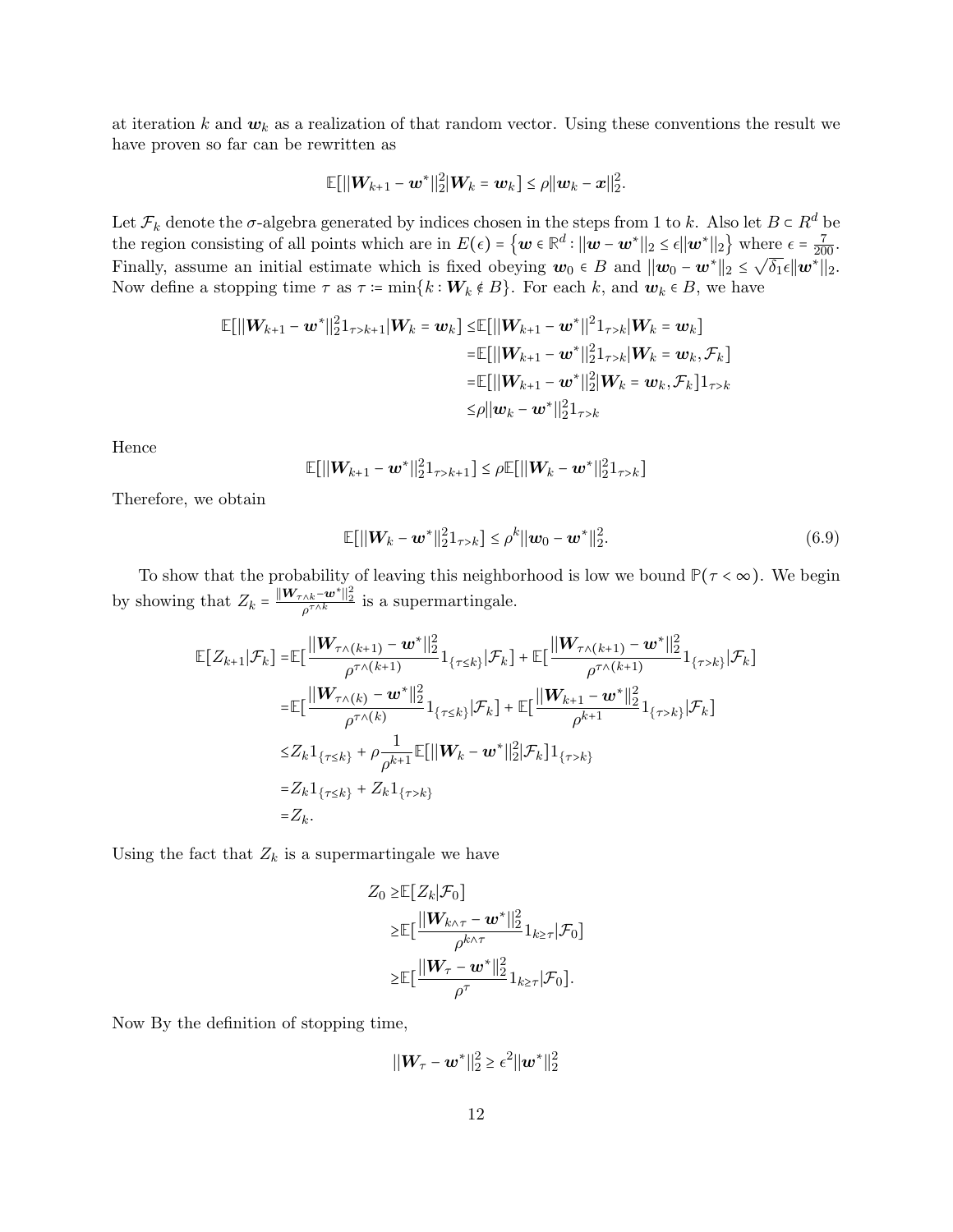and using  $||\boldsymbol{w}_0 - \boldsymbol{w}^*||_2 \le \epsilon \sqrt{\delta_1} ||\boldsymbol{w}^*||_2$ , we arrive at

$$
\epsilon^2 \delta_1 ||\boldsymbol{w}^*||_2^2 \geq \mathbb{E} \big[ \frac{\epsilon^2 ||\boldsymbol{w}^*||_2^2}{\rho^{\tau}} 1_{\{k \geq \tau\}} |\mathcal{F}_0 \big].
$$

This in turn implies that  $\delta_1 \geq \mathbb{E} \left[ \frac{1_{\{k \geq \tau\}}}{\rho^{\tau}} \right]$  $\frac{k \geq \tau}{\rho^{\tau}}$  |  $\mathcal{F}_0$  ]. Thus,

$$
\delta_1 \geq \mathbb{E}\big[\frac{1_{\{k \geq \tau\}}}{\rho^{\tau}} \big| \mathcal{F}_0\big] \geq \mathbb{E}\big[\mathbf{1}_{\{k \geq \tau\}} \big| \mathcal{F}_0\big] = \mathbb{P}\big\{k \geq \tau\big\}.
$$

Whence,

$$
\delta_1 = \lim_{k \to \infty} \delta_1 \ge \lim_{k \to \infty} \mathbb{P}\big\{k \ge \tau\big\} = \mathbb{P}\big\{\infty > \tau\big\}.
$$

Hence we conclude that  $\mathbb{P}\{\tau < \infty\} \leq \delta_1 \leq 1/2$ . Thus

$$
\mathbb{E}[||\boldsymbol{W}_t - \boldsymbol{w}^*||_2^2 1_{\tau=\infty}] = \mathbb{E}[||\boldsymbol{W}_t - \boldsymbol{w}^*||_2^2 | \tau = \infty] \mathbb{P}(\tau = \infty) + 0 \cdot \mathbb{P}(\tau < \infty)
$$

$$
\geq \frac{1}{2} \mathbb{E}[||\boldsymbol{W}_t - \boldsymbol{w}^*||_2^2 | \tau = \infty].
$$

By  $(6.9)$  we have

<span id="page-12-1"></span>
$$
\mathbb{E}[||\bm{W}_t - \bm{w}^*||_2^2 | \tau = \infty] \leq 2\rho^t ||\bm{w}_0 - \bm{w}^*||_2^2.
$$

Thus, using Markov's inequality we conclude that

$$
\mathbb{P}(\|\boldsymbol{W}_t - \boldsymbol{w}^*\|_2^2 > \epsilon \|\boldsymbol{w}_0 - \boldsymbol{w}^*\|_2^2 |\tau = \infty) \le \frac{\mathbb{E}[\|\boldsymbol{W}_t - \boldsymbol{w}^*\|_2^2 |\tau = \infty]}{\epsilon \|\boldsymbol{w}_0 - \boldsymbol{w}^*\|_2^2} \le \frac{2\rho^t}{\epsilon},
$$

<span id="page-12-0"></span>which is bounded by  $\delta_2$ .

### 6.1.1 Proof of Lemma [6.2](#page-10-3)

We use the following identity shown in [\[23\]](#page-16-5).

$$
\mathbb{E}_{I_m(t)} ||\nabla L_{I_m(t)}(\boldsymbol{w}_{t-1})||_2^2 = \frac{m-1}{m} ||\nabla \mathcal{L}(\boldsymbol{w}_{t-1})||_2^2 + \frac{1}{m} \mathbb{E}_{I_1(t)} [||\nabla L_{I_1(t)}(\boldsymbol{w}_{t-1})||_2^2] \tag{6.10}
$$

To upper bound the first term, using [\(6.4\)](#page-10-4) with  $u = \frac{-\nabla \mathcal{L}(w_{t-1})}{\|\nabla \mathcal{L}(w_{t-1})\|}$  $\frac{-\nabla \mathcal{L}(\boldsymbol{w}_{t-1})}{\|\nabla \mathcal{L}(\boldsymbol{w}_{t-1})\|_2}$  we conclude that

$$
\|\nabla \mathcal{L}(\boldsymbol{w}_{t-1})\|_{2} \leq \langle \frac{\nabla \mathcal{L}(\boldsymbol{w}_{t-1})}{\|\nabla \mathcal{L}(\boldsymbol{w}_{t-1})\|_{2}}, \boldsymbol{w}_{t-1} - \boldsymbol{w}^{*}\rangle + \frac{1}{4} ||\boldsymbol{w}_{t-1} - \boldsymbol{w}^{*}||_{2}
$$
  

$$
\leq ||\boldsymbol{w}_{t-1} - \boldsymbol{w}^{*}||_{2} + \frac{1}{4} ||\boldsymbol{w}_{t-1} - \boldsymbol{w}^{*}||_{2}
$$
  

$$
= \frac{5}{4} ||\boldsymbol{w}_{t-1} - \boldsymbol{w}^{*}||_{2}
$$

holds with probability at least  $1 - (n + 25)e^{-\gamma n}$ .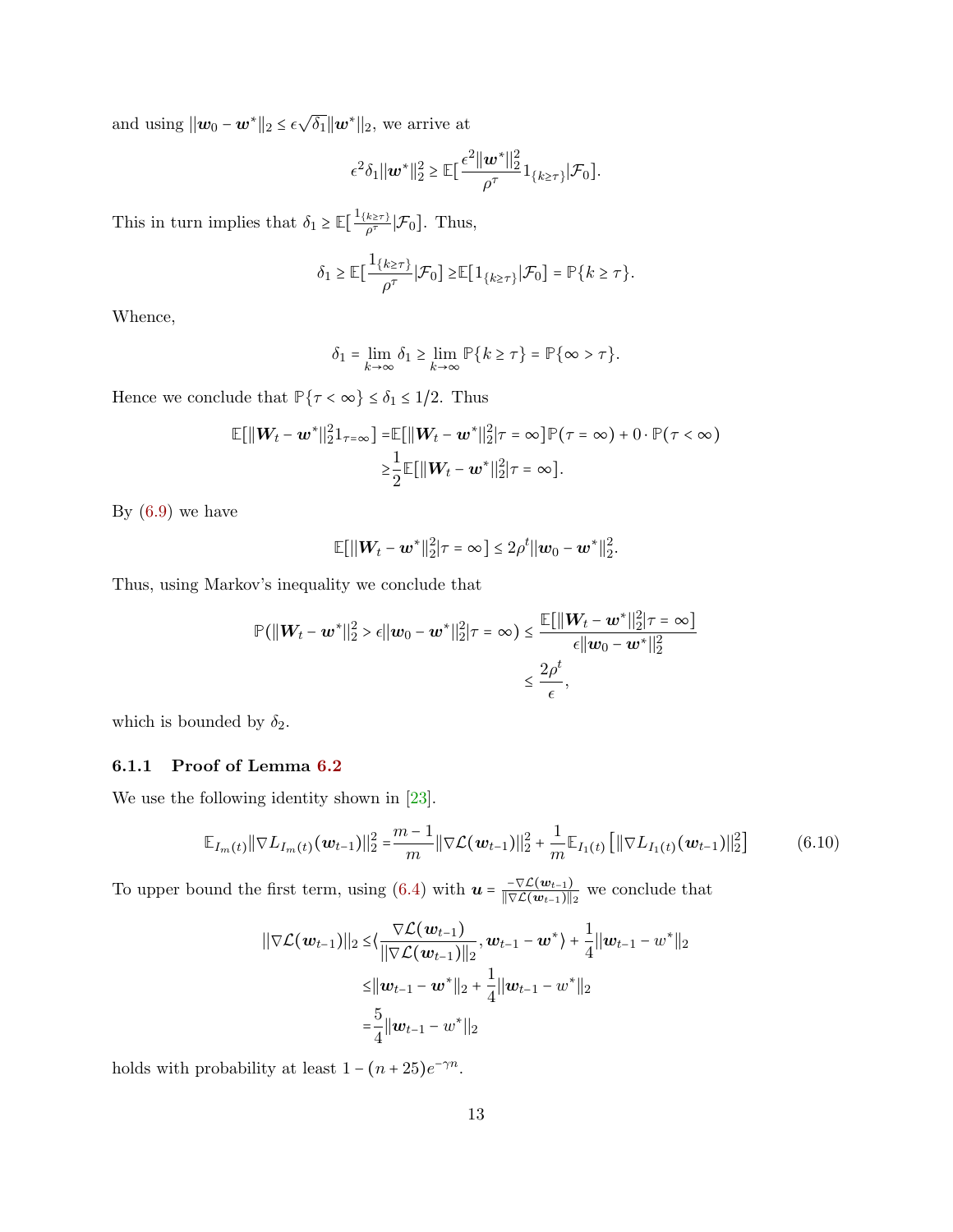In order to upper bound the second term on the right hand side of [\(6.10\)](#page-12-1) we use the following chain of inequalities

$$
\mathbb{E}_{I_1(t)}[\|\nabla L_{I_1(t)}(\mathbf{w}_{t-1})\|_2^2] = \frac{1}{n} \sum_{i=1}^n \|(\text{ReLU}(\langle \mathbf{w}_{t-1}, x_i \rangle) - \text{ReLU}(\langle \mathbf{w}^*, x_i \rangle))\|_2^2 \cdot (1 + \text{sgn}(\langle \mathbf{w}_{t-1}, x_i \rangle))^2 \|x_i\|_2^2
$$
  
\n
$$
\leq \frac{4}{n} \sum_{i=1}^n \|x_i\|_2^2 |\langle \mathbf{w}_{t-1} - \mathbf{w}^*, \mathbf{x}_i \rangle|^2
$$
  
\n
$$
\leq 4 \cdot \frac{3d}{2} (\mathbf{w}_{t-1} - \mathbf{w}^*)^T \frac{1}{n} \sum_{i=1}^n x_i x_i^T (\mathbf{w}_{t-1} - \mathbf{w}^*)
$$
  
\n
$$
\leq 4d \cdot \frac{3d}{2} \cdot \frac{3}{2} \|\mathbf{w}_{t-1} - \mathbf{w}^*\|_2^2
$$
  
\n
$$
= 9d \|\mathbf{w}_{t-1} - \mathbf{w}^*\|_2^2
$$

This holds with probability at least  $1-2(n+1)e^{-\gamma d}$ . In (a) we used the fact that a high-dimensional This holds with probability at least  $1 - 2(n + 1)e^{-n}$ . In (a) we used the fact that a high-differentiated on the sphere of radius  $\sqrt{d}$  with high probability and in the last inequality we used a well-known upper bound on the spectral norm of the sample covariance matrix  $\|\frac{1}{n}\sum_{i=1}^{n} x_i x_i^T\| \leq 2$  which holds with high probability.

#### 6.2 Convergence of Quantized SGD (Theorem [3.2\)](#page-4-0)

The proof of this theorem is similar to its counter part in Theorem [3.1.](#page-2-0) We begin by defining  $L_{I_{m_k}(t)}(\boldsymbol{w}) \triangleq \frac{1}{m_k}$  $\frac{1}{m_k} \sum_{j=1}^{m_k}$  $\frac{m_k}{j=1} \ell_{i(j)}(\boldsymbol{w})$ . We can repeat the argument of the proof of Theorem [3.1](#page-2-0) and rewrite  $(6.2)$  using the updates  $(2.2)$ . We begin by taking expectations with respect to the randomness in the quanitzation procedure (denoted by  $\mathbb{E}_{Q_s}$ ). This allows us to conclude that

$$
\mathbb{E}_{Q_s} ||\boldsymbol{w}_t - \boldsymbol{w}^*||_2^2 = \mathbb{E}_{Q_s} \Bigg[ ||\boldsymbol{w}_{t-1} - \boldsymbol{w}^*||_2^2 - 2\frac{\eta}{K} \langle \boldsymbol{w}_{t-1} - \boldsymbol{w}^*, \sum_{k=1}^K Q_s (\nabla L_{I_{m_k}(t)}(\boldsymbol{w}_{t-1})) \rangle \\ + \frac{\eta^2}{K^2} || \sum_{k=1}^K Q_s (\nabla L_{I_{m_k}(t)}(\boldsymbol{w}_{t-1})) ||_2^2 \Bigg].
$$

To continue we use a Lemma from [\[1\]](#page-14-0) which shows the stochastic gradient is unbiased and bounds its variance.

<span id="page-13-0"></span>**Lemma 6.3** For any vector  $v \in \mathbb{R}^d$ ,  $(i) \mathbb{E}[Q_{s}(v)] = v.$  $(iii) \mathbb{E}[\Vert Q_s(\boldsymbol{v})\Vert^2] \leq (1 + min(\frac{d}{s^2}))$  $\frac{d}{s^2}, \frac{\sqrt{d}}{s}$  $\frac{\langle d}{s})\Big)\|v\|_2^2.$ 

Using Lemma [6.3,](#page-13-0) we conclude that

$$
\mathbb{E}_{Q_s}\big[\langle \boldsymbol{w}_{t-1}-\boldsymbol{w}^*,\frac{1}{K}\sum_{k=1}^KQ_s\big(\nabla L_{I_m(t)}(\boldsymbol{w}_{t-1})\big)\rangle\big]=\langle \boldsymbol{w}_{t-1}-\boldsymbol{w}^*,\frac{1}{K}\sum_{k=1}^K\nabla L_{I_{m_k}(t)}(\boldsymbol{w}_{t-1})\rangle\\=\langle \boldsymbol{w}_{t-1}-\boldsymbol{w}^*,\nabla L_{I_m(t)}(\boldsymbol{w}_{t-1})\rangle,
$$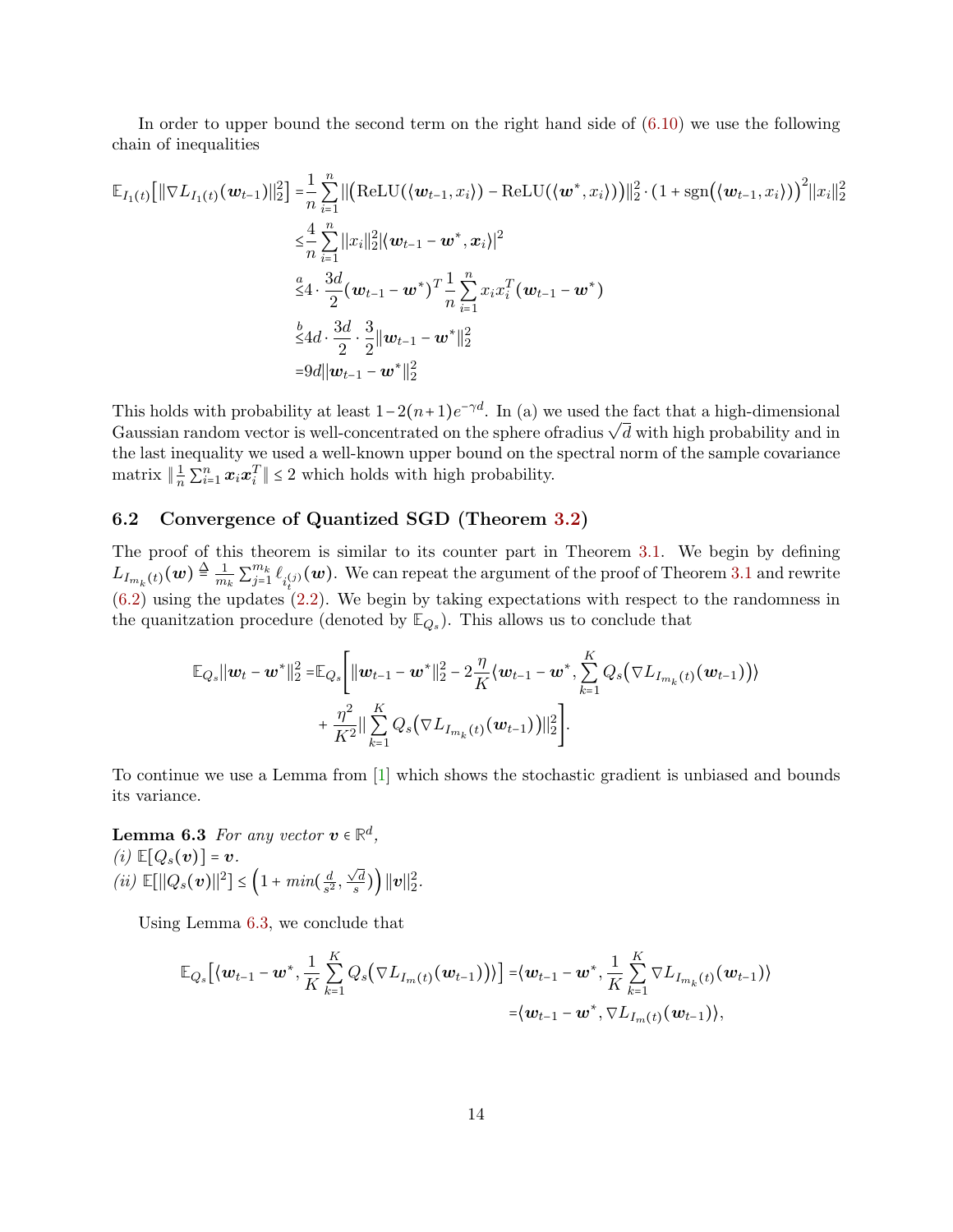and

$$
\mathbb{E}_{Q_s}[\|\sum_{k=1}^{K}Q_s(\nabla L_{I_{m_k}(t)}(\boldsymbol{w}_{t-1}))\|_2^2] = \mathbb{E}_{Q_s} \Bigg( \sum_{k=1}^{K} ||Q_s(\nabla L_{I_{m_k}(t)}(\boldsymbol{w}_{t-1}))||_2^2 \n+ \sum_{i \neq j} \langle Q_s(\nabla L_{I_{m_i}(t)}(\boldsymbol{w}_{t-1})), Q_s(\nabla L_{I_{m_j}(t)}(\boldsymbol{w}_{t-1})) \rangle \Bigg) \n= \sum_{k=1}^{K} \mathbb{E}_{Q_s} ||Q_s(\nabla L_{I_{m_k}(t)}(\boldsymbol{w}_{t-1}))||_2^2 \n+ \sum_{i \neq j} \langle \nabla L_{I_{m_i}(t)}(\boldsymbol{w}_{t-1}), \nabla L_{I_{m_j}(t)}(\boldsymbol{w}_{t-1}) \rangle \n\leq \sum_{k=1}^{K} \left(1 + \min(\frac{d}{s^2}, \frac{\sqrt{d}}{s})\right) ||\nabla L_{I_{m_k}(t)}(\boldsymbol{w}_{t-1})||_2^2 \n+ \sum_{i \neq j} \langle \nabla L_{I_{m_i}(t)}(\boldsymbol{w}_{t-1}), \nabla L_{I_{m_j}(t)}(\boldsymbol{w}_{t-1}) \rangle
$$

Therefore,

$$
\mathbb{E}_{Q_s, I_m(t)}[||\sum_{k=1}^K Q_s(\nabla L_{I_{m_k}(t)}(\mathbf{w}_{t-1}))||_2^2] \leq \sum_{k=1}^K \left(1 + \min(\frac{d}{s^2}, \frac{\sqrt{d}}{s})\right) \mathbb{E}||\nabla L_{I_{m_k}(t)}(\mathbf{w}_{t-1})||_2^2 \n+ \sum_{i \neq j} \left(\mathbb{E}\left(\nabla L_{I_{m_i}(t)}(\mathbf{w}_{t-1})\right), \mathbb{E}\left(\nabla L_{I_{m_j}(t)}(\mathbf{w}_{t-1})\right)\right) \n\leq K \left(1 + \min(\frac{d}{s^2}, \frac{\sqrt{d}}{s})\right) \left(\frac{9dK}{m} + \frac{25}{16}\right) ||\mathbf{w}_t - \mathbf{w}^*||_2^2 \n+ (K^2 - K)||\nabla \mathcal{L}(\mathbf{w}_{t-1})||_2^2 \n\leq K \left(1 + \min(\frac{d}{s^2}, \frac{\sqrt{d}}{s})\right) \left(\frac{9dK}{m} + \frac{25}{16}\right) ||\mathbf{w}_t - \mathbf{w}^*||_2^2 \n+ \frac{25}{16}(K^2 - K)||\mathbf{w}_t - \mathbf{w}^*||_2^2 \n\leq K^2 \left(\left(1 + \min(\frac{d}{s^2}, \frac{\sqrt{d}}{s})\right) \left(\frac{9d}{m} + \frac{25}{16}\right) + \frac{25}{16}\right) \cdot ||\mathbf{w}_t - \mathbf{w}^*||_2^2.
$$

Whence,

$$
\mathbb{E}_{Q_s, I_m(t)} ||\mathbf{w}_t - \mathbf{w}^*||_2^2 \le ||\mathbf{w}_{t-1} - \mathbf{w}^*||_2^2 - 2\eta \langle \mathbf{w}_{t-1} - \mathbf{w}^*, \nabla \mathcal{L}(\mathbf{w}_{t-1}) \rangle + \eta^2 \left( \left( 1 + \min\left( \frac{d}{s^2}, \frac{\sqrt{d}}{s} \right) \right) \left( \frac{9d}{m} + \frac{25}{16} \right) + \frac{25}{16} \right) \cdot ||\mathbf{w}_t - \mathbf{w}^*||_2^2
$$

.

The remainder of the proof is exactly the same as that of Theorem [3.1.](#page-2-0)

## References

<span id="page-14-0"></span>[1] D. Alistarh, D. Grubic, J. Li, R. Tomioka, and M. Vojnovic, "Qsgd: Communication-efficient sgd via gradient quantization and encoding," in Advances in Neural Information Processing Systems 30, I. Guyon, U. V. Luxburg, S. Bengio, H. Wallach, R. Fergus, S. Vishwanathan, and R. Garnett, Eds. Curran Associates, Inc., 2017, pp. 1709–1720.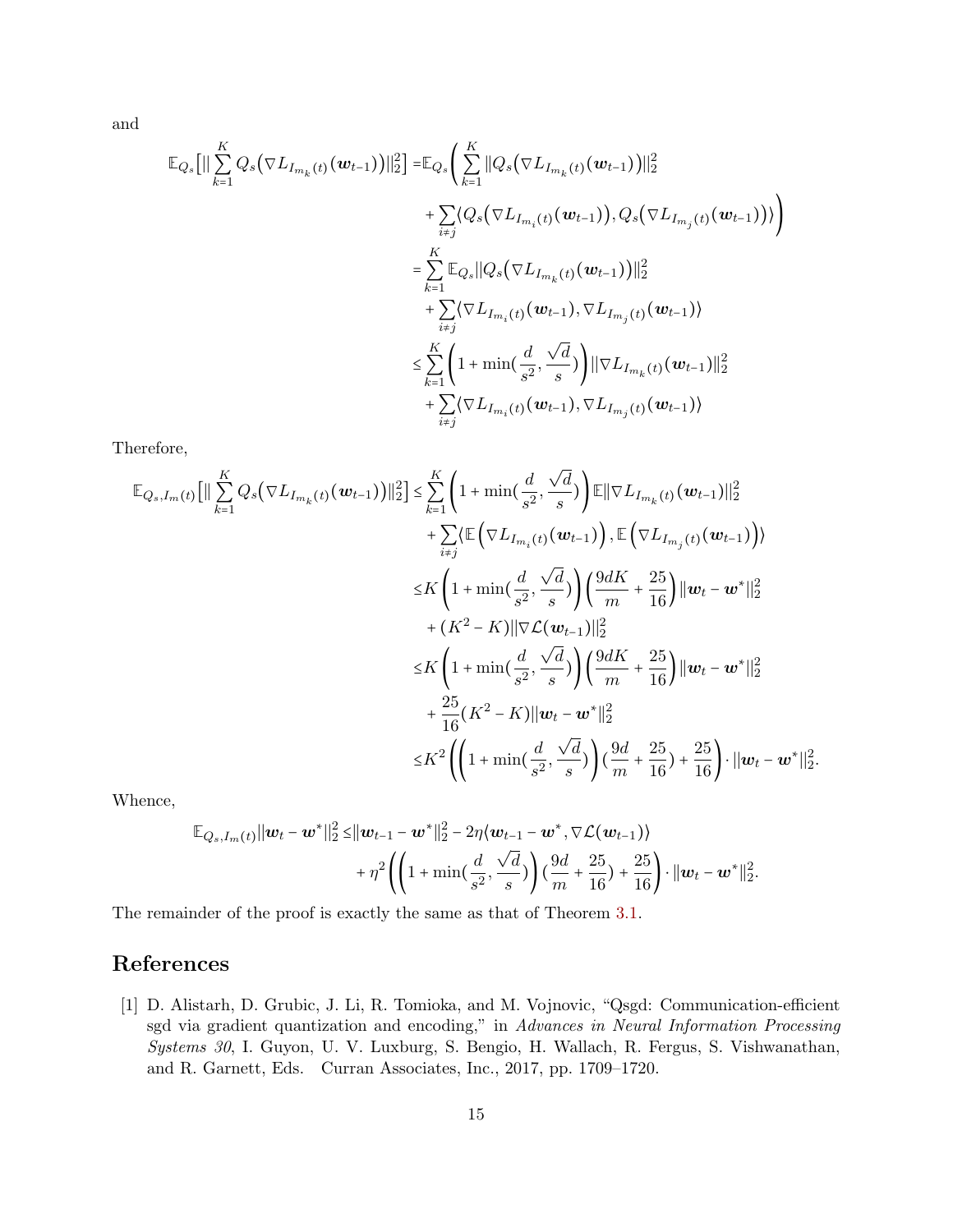- <span id="page-15-0"></span>[2] F. H. Clark, "Optimization and nonsmooth analysis," SIAM.
- <span id="page-15-1"></span>[3] M. Soltanolkotabi, "Learning relus via gradient descent," in Advances in Neural Information Processing Systems 30. Curran Associates, Inc., 2017, pp. 2007–2017.
- <span id="page-15-2"></span>[4] L. D. Dalcin, R. R. Paz, P. A. Kler, and A. Cosimo, "Parallel distributed computing using python," Advances in Water Resources, vol. 34, no. 9, pp. 1124–1139, 2011.
- <span id="page-15-3"></span>[5] A. T. Kalai and R. Sastry, "The isotron algorithm: High-dimensional isotonic regression." in COLT, 2009.
- <span id="page-15-4"></span>[6] S. Goel, V. Kanade, A. R. Klivans, and J. Thaler, "Reliably learning the relu in polynomial time," CoRR, vol. abs/1611.10258, 2016.
- <span id="page-15-5"></span>[7] J. Horowitz and W. Härdle, "Direct semiparametric estimation of single-index models with discrete covariates," Journal of the American Statistical Association, vol. 91, no. 436, pp. 1632–1640, 12 1996.
- <span id="page-15-6"></span>[8] H. Ichimura, "Semiparametric least squares (sls) and weighted sls estimation of single- index models," Minnesota - Center for Economic Research, Working Papers, 1991.
- <span id="page-15-7"></span>[9] A. Krizhevsky, I. Sutskever, and G. E. Hinton, "Imagenet classification with deep convolutional neural networks," in Proceedings of the 25th International Conference on Neural Information Processing Systems - Volume 1, ser. NIPS'12. USA: Curran Associates Inc., 2012, pp. 1097– 1105.
- <span id="page-15-8"></span>[10] R. Collobert and J. Weston, "A unified architecture for natural language processing: Deep neural networks with multitask learning," in Proceedings of the 25th International Conference on Machine Learning, ser. ICML '08. New York, NY, USA: ACM, 2008, pp. 160–167.
- <span id="page-15-9"></span>[11] S. Oymak, "Stochastic gradient descent learns state equations with nonlinear activations," arXiv preprint arXiv:1809.03019, 2018.
- <span id="page-15-10"></span>[12] G. Wang, G. B. Giannakis, and J. Chen, "Learning relu networks on linearly separable data: Algorithm, optimality, and generalization," arXiv preprint arXiv:1808.04685, 2018.
- <span id="page-15-11"></span>[13] G. Jagatap and C. Hegde, "Learning relu networks via alternating minimization," arXiv preprint arXiv:1806.07863, 2018.
- <span id="page-15-12"></span>[14] X. Zhang, Y. Yu, L. Wang, and Q. Gu, "Learning one-hidden-layer relu networks via gradient descent," arXiv preprint arXiv:1806.07808, 2018.
- <span id="page-15-13"></span>[15] S. Liang, R. Sun, Y. Li, and R. Srikant, "Understanding the loss surface of single-layered neural networks for binary classification," CoRR, vol. abs/1803.00909, 2018.
- <span id="page-15-14"></span>[16] S. Goel and A. Klivans, "Learning depth-three neural networks in polynomial time," arXiv preprint arXiv:1709.06010, 2017.
- <span id="page-15-15"></span>[17] S. Goel, A. Klivans, and R. Meka, "Learning one convolutional layer with overlapping patches," arXiv preprint arXiv:1802.02547, 2018.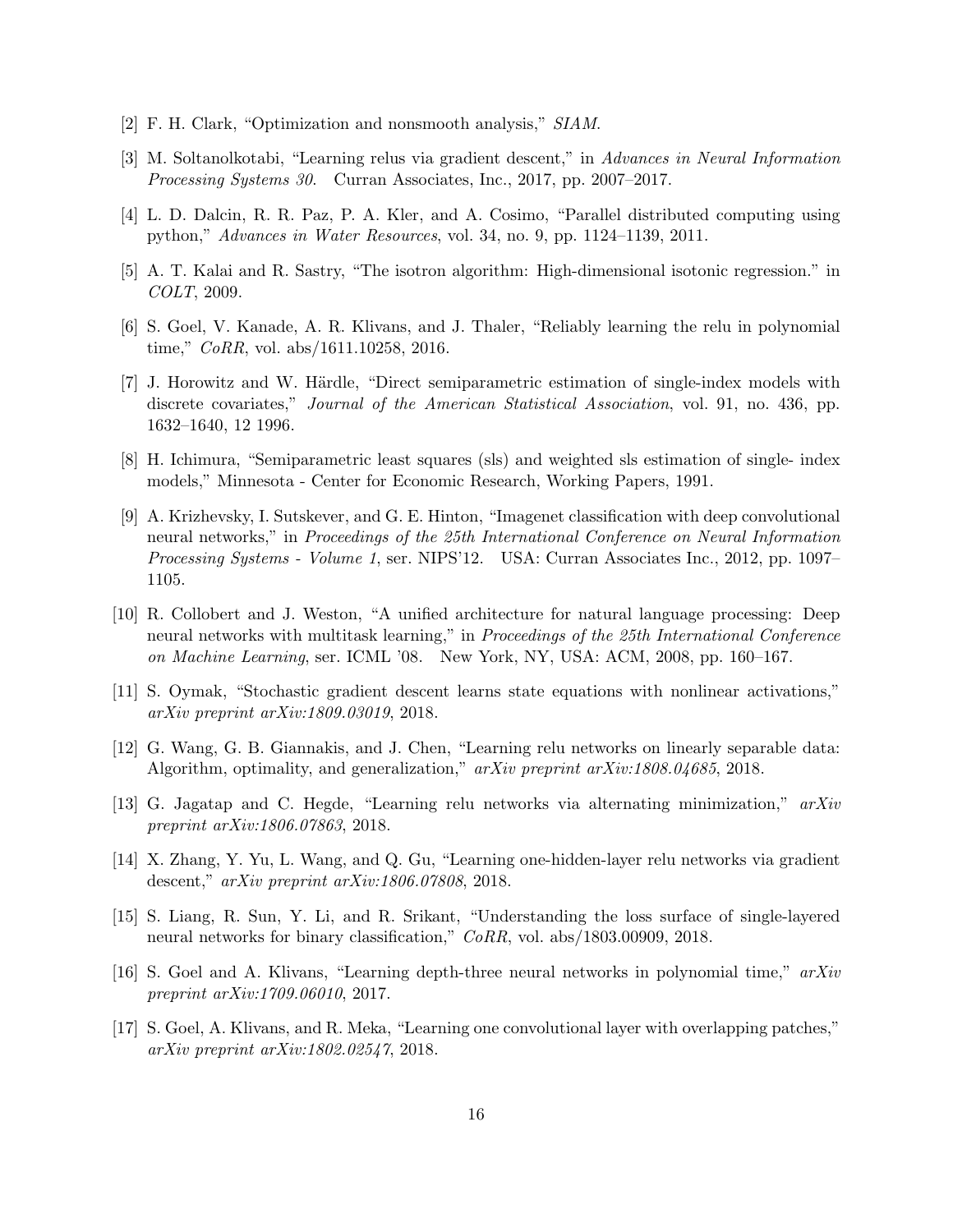- <span id="page-16-0"></span>[18] H. Fu, Y. Chi, and Y. Liang, "Local geometry of one-hidden-layer neural networks for logistic regression," arXiv preprint arXiv:1802.06463, 2018.
- <span id="page-16-1"></span>[19] C. Jin, L. T. Liu, R. Ge, and M. I. Jordan, "Minimizing nonconvex population risk from rough empirical risk," CoRR, vol. abs/1803.09357, 2018. [Online]. Available: <http://arxiv.org/abs/1803.09357>
- <span id="page-16-2"></span>[20] D. Needell, R. Ward, and N. Srebro, "Stochastic gradient descent, weighted sampling, and the randomized kaczmarz algorithm," in Advances in Neural Information Processing Systems 27, Z. Ghahramani, M. Welling, C. Cortes, N. D. Lawrence, and K. Q. Weinberger, Eds. Curran Associates, Inc., 2014, pp. 1017–1025.
- <span id="page-16-3"></span>[21] E. Moulines and F. R. Bach, "Non-asymptotic analysis of stochastic approximation algorithms for machine learning," in Advances in Neural Information Processing Systems 24, J. Shawe-Taylor, R. S. Zemel, P. L. Bartlett, F. Pereira, and K. Q. Weinberger, Eds. Curran Associates, Inc., 2011, pp. 451–459.
- <span id="page-16-4"></span>[22] T. Strohmer and R. Vershynin, "A randomized kaczmarz algorithm with exponential convergence," Journal of Fourier Analysis and Applications, vol. 15, no. 2, p. 262, Apr 2008.
- <span id="page-16-5"></span>[23] S. Ma, R. Bassily, and M. Belkin, "The power of interpolation: Understanding the effectiveness of SGD in modern over-parametrized learning," CoRR, vol. abs/1712.06559, 2017.
- <span id="page-16-6"></span>[24] M. Yu, Z. Lin, K. Narra, S. Li, Y. Li, N. S. Kim, A. Schwing, M. Annavaram, and S. Avestimehr, "Gradiveq: Vector quantization for bandwidth-efficient gradient aggregation in distributed cnn training," in Advances in Neural Information Processing Systems, 2018.
- <span id="page-16-7"></span>[25] C. M. De Sa, C. Zhang, K. Olukotun, C. Ré, and C. Ré, "Taming the wild: A unified analysis of hogwild-style algorithms," in Advances in Neural Information Processing Systems 28, C. Cortes, N. D. Lawrence, D. D. Lee, M. Sugiyama, and R. Garnett, Eds. Curran Associates, Inc., 2015, pp. 2674–2682.
- <span id="page-16-8"></span>[26] J. Dean, G. Corrado, R. Monga, K. Chen, M. Devin, M. Mao, M. aurelio Ranzato, A. Senior, P. Tucker, K. Yang, Q. V. Le, and A. Y. Ng, "Large scale distributed deep networks," in Advances in Neural Information Processing Systems 25, F. Pereira, C. J. C. Burges, L. Bottou, and K. Q. Weinberger, Eds. Curran Associates, Inc., 2012, pp. 1223–1231.
- <span id="page-16-9"></span>[27] F. Seide, H. Fu, J. Droppo, G. Li, and D. Yu, "1-bit stochastic gradient descent and application to data-parallel distributed training of speech dnns," in Interspeech 2014, September 2014.
- <span id="page-16-10"></span>[28] J. Bernstein, Y. Wang, K. Azizzadenesheli, and A. Anandkumar, "signsgd: compressed optimisation for non-convex problems," CoRR, vol. abs/1802.04434, 2018. [Online]. Available: <http://arxiv.org/abs/1802.04434>
- <span id="page-16-11"></span>[29] Y. S. Tan and R. Vershynin, "Phase retrieval via randomized kaczmarz: theoretical guarantees," Information and Inference: A Journal of the IMA, p. iay005, 2018.